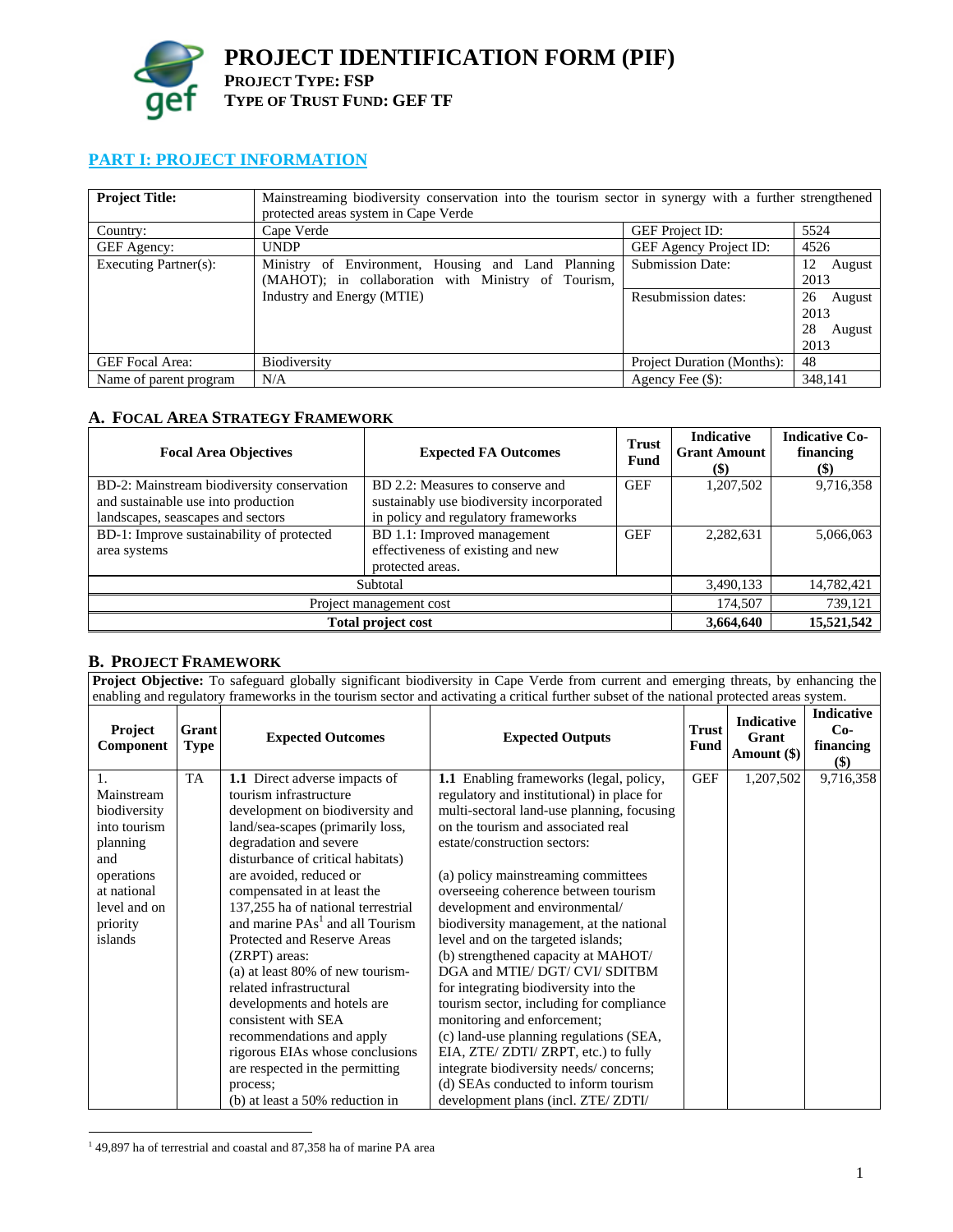|               |            | environmental infractions during          | ZRPT) on areas where tourism                 |            |           |           |
|---------------|------------|-------------------------------------------|----------------------------------------------|------------|-----------|-----------|
|               |            | the construction and operational          | development and/or operations are            |            |           |           |
|               |            | phases achieved through                   | desirable/acceptable from the biodiversity   |            |           |           |
|               |            | monitoring and enforcement;               | standpoint, where they should be avoided     |            |           |           |
|               |            | (c) harmful new infrastructure            | and where management-mitigation-             |            |           |           |
|               |            | development in critical habitats          | offsetting can apply;                        |            |           |           |
|               |            | inside and immediately adjacent           | (e) regulatory, institutional and financial  |            |           |           |
|               |            | to protected areas is prevented.          | arrangements for a tourism-related           |            |           |           |
|               |            | (baselines and targets to be              | biodiversity offset mechanism                |            |           |           |
|               |            | defined during PPG)                       | established; and biodiversity offsetting     |            |           |           |
|               |            |                                           | integrated in tourism-related landscape      |            |           |           |
|               |            | In the targeted islands Santiago,         | and project planning;                        |            |           |           |
|               |            | Sal, Boavista and Maio:                   | (f) a monitoring mechanism assessing         |            |           |           |
|               |            |                                           | biodiversity impacts from tourism and        |            |           |           |
|               |            | 1.2 Adoption of and compliance            | related pressures and providing              |            |           |           |
|               |            |                                           |                                              |            |           |           |
|               |            | with the selected sustainable and         | management recommendations;                  |            |           |           |
|               |            | biodiversity-friendly tourism             |                                              |            |           |           |
|               |            | certification systems by: (i) at          | 1.2 Frameworks, tools and means for          |            |           |           |
|               |            | least 30% of new tourism-related          | fostering adoption by tourism operators of   |            |           |           |
|               |            | infrastructural developments,             | best-practice standards for sustainable      |            |           |           |
|               |            | hotels and tourism service                | tourism and nature-based/biodiversity-       |            |           |           |
|               |            | providers and (ii) at least 80% of        | friendly tourism (NB/BFT):                   |            |           |           |
|               |            | NB/BFT operators, reducing the            | (a) new national certification and           |            |           |           |
|               |            | biodiversity impacts caused by            | verification systems for hotels and          |            |           |           |
|               |            | inappropriate practices from              | tourism operators created, or existing       |            |           |           |
|               |            | tourists and tourism                      | international certification and verification |            |           |           |
|               |            | establishments, most notably              | systems selected, and operationalised;       |            |           |           |
|               |            | disturbance effects affecting             | (b) economic/fiscal and other incentives     |            |           |           |
|               |            | sensitive animal and plant                | (e.g. subsidies, tax deductions) and         |            |           |           |
|               |            | species, habitat degradation and          | penalties (e.g. special taxes), to advance   |            |           |           |
|               |            | over-exploitation of resources            | the adherence of private sector and local    |            |           |           |
|               |            | (e.g. from quad biking or boat            | community businesses to best-practice        |            |           |           |
|               |            | anchoring; baselines and targets          | standards and related certification          |            |           |           |
|               |            | to be defined during PPG).                | systems;                                     |            |           |           |
|               |            |                                           | (c) guidelines and mechanisms for joint      |            |           |           |
|               |            | 1.3 Maintenance of good                   | management of biodiversity in                |            |           |           |
|               |            | conservation status and limited           | ecologically sensitive areas and PAs         |            |           |           |
|               |            | disturbance of globally unique            | involving tourism operators.                 |            |           |           |
|               |            | coastal habitats and of Humpback          |                                              |            |           |           |
|               |            | whales and sea turtles in foraging        |                                              |            |           |           |
|               |            | and breeding areas. Specific              |                                              |            |           |           |
|               |            | indicators (e.g. # turtle nests, #        |                                              |            |           |           |
|               |            | surviving hatchlings, # whale             |                                              |            |           |           |
|               |            | sightings - baselines and targets         |                                              |            |           |           |
|               |            | to be defined during PPG).                |                                              |            |           |           |
| 2.            | TA/        | In the targeted islands Santiago,         | 2.1 Ecological and PA network gap            | <b>GEF</b> | 2,282,631 | 5,066,063 |
| Expanding     | <b>INV</b> | Sal, Boavista and Maio <sup>2</sup> :     | analysis focused on the marine shelf         |            |           |           |
| and           |            |                                           | around Sal, Boavista and Maio, leading to    |            |           |           |
| strengthenin  |            | 2.1 Enhanced protection of                | the identification of potential new priority |            |           |           |
| g the coastal |            | endemic and globally threatened           | MPA sites for inclusion in the national      |            |           |           |
| and marine    |            | species and key habitats through:         | PA system, and contributing to the           |            |           |           |
| PA estate in  |            | (a) full operationalisation of at         | development of key missing marine            |            |           |           |
| priority      |            | least 7 further already-designated        | species/habitat management plans.            |            |           |           |
| islands       |            | priority PAs <sup>3</sup> with a total of |                                              |            |           |           |
|               |            | 12,310 ha; (b) enhanced control           | 2.2 Emplacement of PA management for         |            |           |           |
|               |            | and reduction of pressures from           | 7 still inoperational PAs to address         |            |           |           |
|               |            | tourism activities in the total c.        | existing and emerging threats, including     |            |           |           |
|               |            | 60,313 ha of terrestrial and              | through: (a) delimitation and                |            |           |           |
|               |            | marine PAs; (c) reduction of              | gazettement <sup>4</sup> (b) demarcation of  |            |           |           |
|               |            | adverse impacts by artisanal              | boundaries; (c) PA governance, including     |            |           |           |
|               |            | fisheries across at least 41,896 ha       | co-management and conflict resolution        |            |           |           |
|               |            | of MPAs, through the adoption of          | mechanisms; (d) regulation, management       |            |           |           |
|               |            |                                           |                                              |            |           |           |

 $\frac{1}{2}$  Islands and exact PAs will be confirmed during PPG, subject to the criteria specified on biodiversity significance, threat from tourism or fisheries, cofinance, social feasibility, etc. (see §19).<br> $\frac{3}{2}$  Santiago: Serra do Pico de Antónia (3.72)

Santiago: Serra do Pico de Antónia (3,723 ha terrestrial), Boavista: Ponta do Sol (457 ha terrestrial/coastal), Boa Esperança (3,968 ha terrestrial/coastal), Morro de Areia (2,100 ha terrestrial/coastal), Ilhéu de Sal-Rei (90 ha coastal). Sal: Rabo de Junco (151 ha terrestrial/coastal), Marinha Baía da Murdeira (2,066 ha marine). 4 Serra do Pico de Antónia, Santiago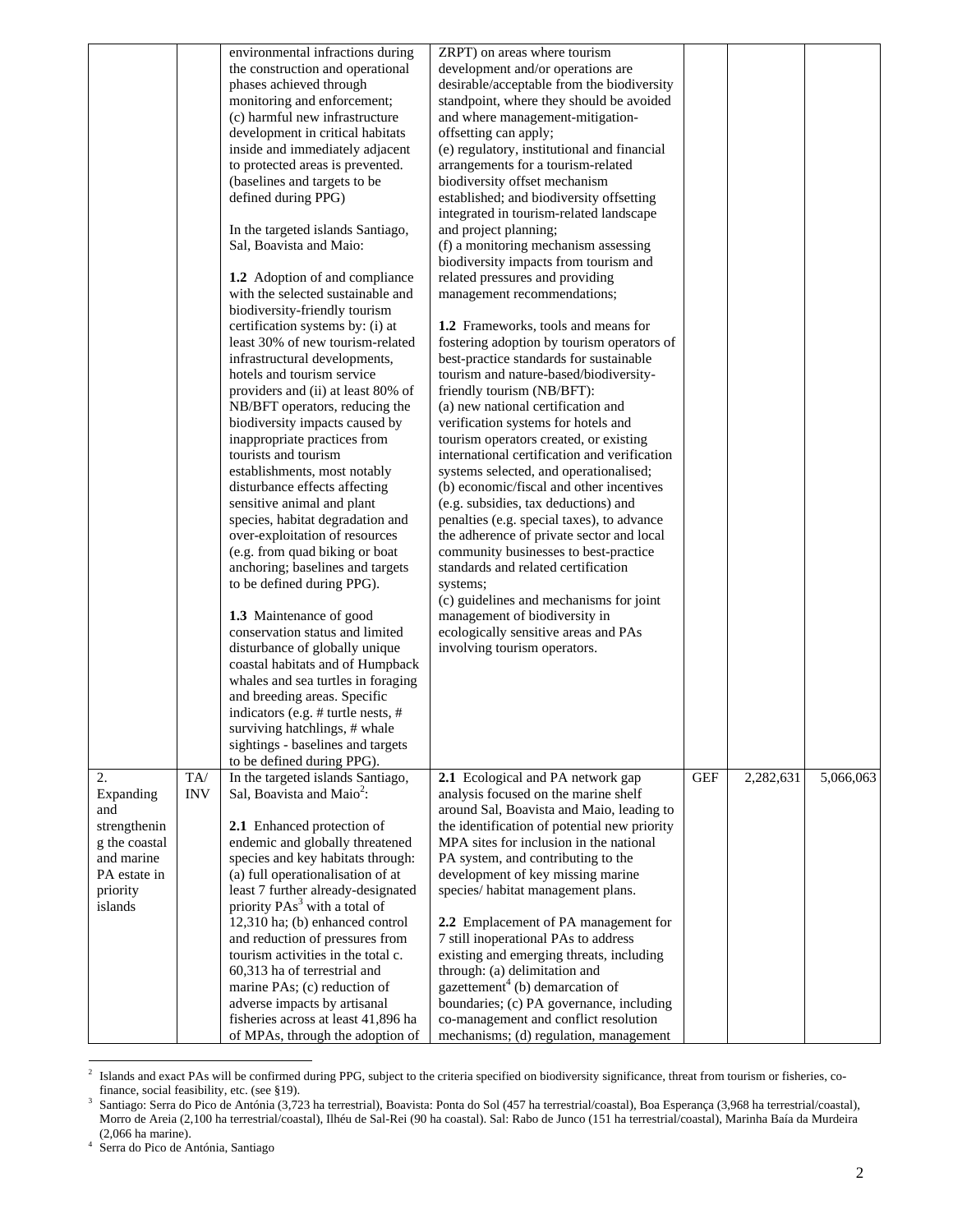| biodiversity-friendly fishing<br>practices and gear by at least 50%<br>of fishermen in two pilot sites. To<br>be reflected in increases in METT<br>scores (baseline and target to be<br>set during PPG) demonstrating<br>satisfactory improvements.<br>2.2 By project end, sustainably<br>generate at least \$350,000 of<br>annual net revenue for PA<br>management from the tourism<br>sector.<br>2.3 Maintenance of good local<br>conservation status of unique<br>terrestrial and marine habitats<br>such as non-reef-building coral<br>assemblages, and of globally<br>significant species such as<br>Globularia amygdalifolia,<br>Sideroxylon marginata,<br>Acrocephalus brevipennis, Conus<br>molluscs, of Cape Verde Spiny<br>Lobster Palinurus charlestoni<br>NT, of the 13 endemic fish<br>species such as Lubbock's<br>Chromis Chromis lubbocki and<br>the Cape Verde Skate Raja<br>herwigi; and of Smalltooth<br>Sawfish Pristis pectinata CR<br>(trends assessed through targeted<br>monitoring of fisheries as a<br>proxy). | and enforcement of the use of land and<br>natural resources by local communities/<br>resource users; (e) biodiversity-friendly<br>and sustainable artisanal fishing in two<br>pilot sites (best practices and gear,<br>designation of community-enforced no-<br>take zones and seasonal fishing bans,<br>etc.); (f) management and servicing of<br>tourism flows, to minimise adverse<br>impacts on biodiversity and maximise<br>positive opportunities for PA and<br>biodiversity management; (g) 10-year PA<br>business plans.<br>2.3 Island-specific, cost-effective PA<br>revenue generation mechanisms<br>developed and piloted in conjunction with<br>tourism sector stakeholders, potentially<br>including gate fees, tourism operator<br>concession fees, ecotourism taxes, and<br>biodiversity offset and reinvestment<br>schemes. | 3,490,133 | 14,782,421 |
|------------------------------------------------------------------------------------------------------------------------------------------------------------------------------------------------------------------------------------------------------------------------------------------------------------------------------------------------------------------------------------------------------------------------------------------------------------------------------------------------------------------------------------------------------------------------------------------------------------------------------------------------------------------------------------------------------------------------------------------------------------------------------------------------------------------------------------------------------------------------------------------------------------------------------------------------------------------------------------------------------------------------------------------|---------------------------------------------------------------------------------------------------------------------------------------------------------------------------------------------------------------------------------------------------------------------------------------------------------------------------------------------------------------------------------------------------------------------------------------------------------------------------------------------------------------------------------------------------------------------------------------------------------------------------------------------------------------------------------------------------------------------------------------------------------------------------------------------------------------------------------------------|-----------|------------|
|                                                                                                                                                                                                                                                                                                                                                                                                                                                                                                                                                                                                                                                                                                                                                                                                                                                                                                                                                                                                                                          | Subtotal                                                                                                                                                                                                                                                                                                                                                                                                                                                                                                                                                                                                                                                                                                                                                                                                                                    |           |            |
| Project Management Cost (PMC)                                                                                                                                                                                                                                                                                                                                                                                                                                                                                                                                                                                                                                                                                                                                                                                                                                                                                                                                                                                                            | 174,507                                                                                                                                                                                                                                                                                                                                                                                                                                                                                                                                                                                                                                                                                                                                                                                                                                     | 739,121   |            |
| <b>Total Project Cost</b>                                                                                                                                                                                                                                                                                                                                                                                                                                                                                                                                                                                                                                                                                                                                                                                                                                                                                                                                                                                                                |                                                                                                                                                                                                                                                                                                                                                                                                                                                                                                                                                                                                                                                                                                                                                                                                                                             | 3,664,640 | 15,521,542 |

## **C. CO-FINANCING FOR THE PROJECT BY SOURCE AND BY NAME IF AVAILABLE (\$)**

| <b>Sources of Co-financing</b>   | Name of Co-financier            | Type of Co-financing | Amount (\$) |  |
|----------------------------------|---------------------------------|----------------------|-------------|--|
| National Government              | Government of Cape Verde (GoCV) | Grant                | 10,071,542  |  |
| <b>GEF</b> Agency                | UNDP                            | Grant                | 450,000*    |  |
| <b>Other Multilateral Agency</b> | World Bank                      | Grant                | 5,000,000   |  |
| <b>Total Co-financing</b>        |                                 |                      |             |  |

\* A further \$50,000 will be provided for the PPG.

## **D. TRUST FUND RESOURCES (\$) REQUESTED BY AGENCY, FOCAL AREA AND COUNTRY**

| GEF<br>Agency                | l'vpe of<br><b>Trust Fund</b> | Focal Area    | <b>Country Name/</b><br>Global | <b>Grant Amount</b><br>(\$) (a) | <b>Agency Fee</b><br>$($ \$) $(b)$ <sup>2</sup> | Total $(\$)$<br>$c=a+b$ |
|------------------------------|-------------------------------|---------------|--------------------------------|---------------------------------|-------------------------------------------------|-------------------------|
| UNDP                         | <b>GEF-TF</b>                 | Biodiversity* | Cape Verde                     | 3.664.640                       | 348.141                                         | 4.012.781               |
| <b>Total Grant Resources</b> |                               |               | 3,664,640                      | 348.141                         | 4.012.781                                       |                         |

\* The Government of Cape Verde wishes to apply the STAR flexibility mechanism and use all resources **(**including funds remaining under the LD focal area**)** for BD objectives.

#### **E. PROJECT PREPARATION GRANT (PPG)**

Please check on the appropriate box for PPG as needed for the project according to the GEF Project Grant:

| <b>PPG</b> allowed by grant amount                           | Amount<br>Requested (\$) | <b>Agency Fee</b><br>for PPG $(\$)$ |
|--------------------------------------------------------------|--------------------------|-------------------------------------|
| (up to) \$150k for projects up to $\&$ including \$6 million | 50.102<br>ن عدد کر       | 4.952                               |

### **F. PPG AMOUNT REQUESTED BY AGENCY, FOCAL AREA AND COUNTRY FOR MFA**

|                   |                   |                   | $\mathcal{L}$ ountry |        | (in \$)             |                             |
|-------------------|-------------------|-------------------|----------------------|--------|---------------------|-----------------------------|
| <b>Trust Fund</b> | <b>GEF Agency</b> | <b>Focal Area</b> | Name/<br>Global      | PPG(a) | Agency<br>Fee $(b)$ | <b>Total</b><br>$c = a + b$ |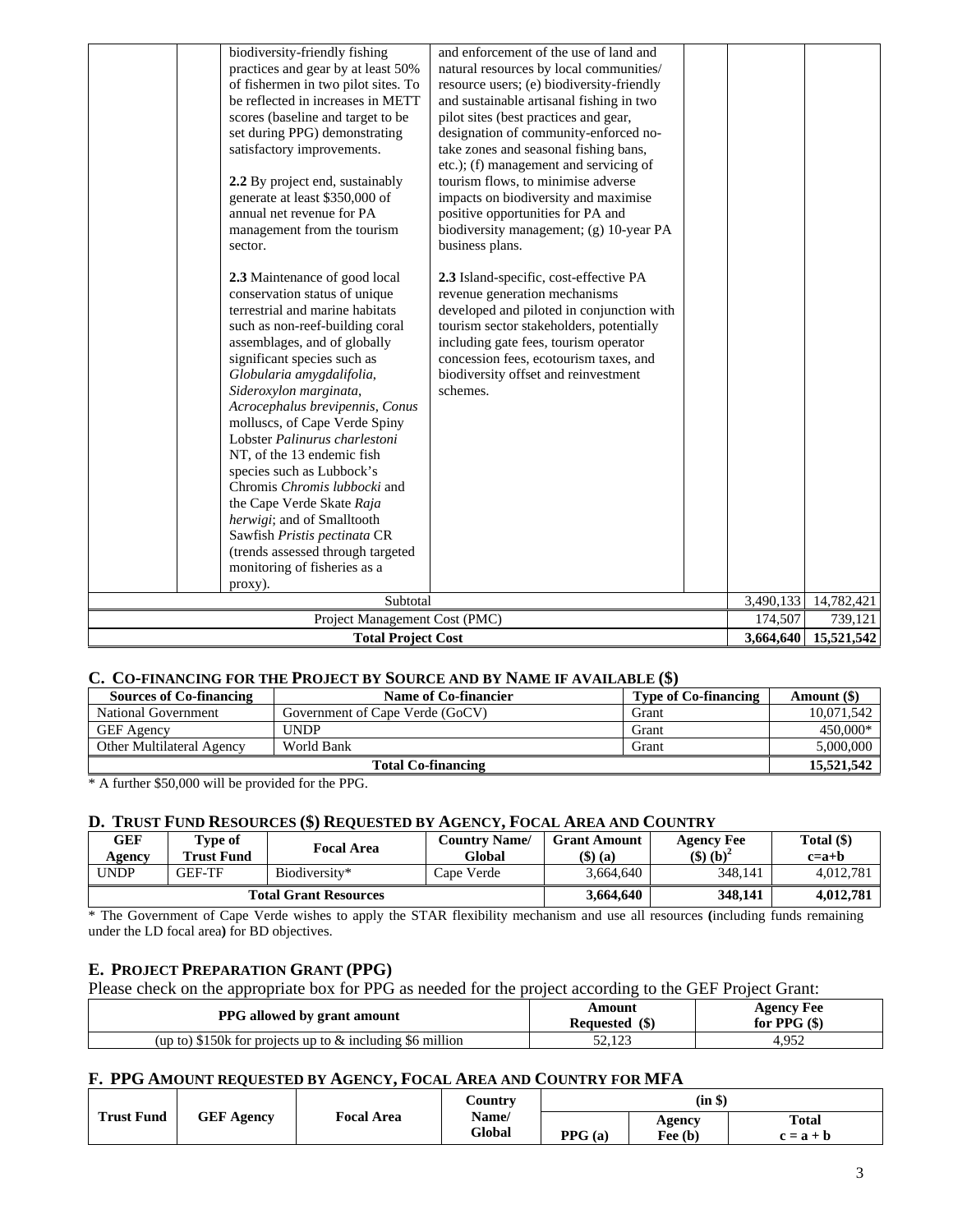| <b>GEF-TF</b>                                         | <b>INDP</b> | $\mathbf{r}$<br>- 1<br>B <sub>10</sub> d <sub>1</sub> versity* | $ -$<br>/ erde<br>$\angle$ ape | $\sim$ 100<br>ر در در د | 052<br>T. <i>J J L</i> | $\rightarrow$<br>$\sim$ $\sim$<br>ジジュエ |
|-------------------------------------------------------|-------------|----------------------------------------------------------------|--------------------------------|-------------------------|------------------------|----------------------------------------|
| $\mathbf{D} \mathbf{D} \mathbf{C}$<br>`ota!<br>Amount |             |                                                                | $123**$<br>سيديد               |                         | 57,075                 |                                        |

\* The Government of Cape Verde wishes to apply the STAR flexibility mechanism and use all resources (including funds remaining under the LD focal area) for BD objectives.

\*\* A further \$50,000 will be provided by UNDP.

## **PART II: PROJECT JUSTIFICATION**

## **A. PROJECT OVERVIEW**

## **A.1. Project Description**

1. *Context and global biodiversity significance*: Cape Verde is a small island nation consisting of 10 islands and 8 islets totalling 4,033 km2 of land area and 965 km of coastline. Situated between 600 and 900 km off the West African coast, the archipelago is divided into the northern Windward Islands (Santo Antão, São Vicente, Santa Luzia, São Nicolau, Sal and Boavista) and the southern Leeward Islands (Maio, Santiago, Fogo and Brava). While the majority are rocky and with steep relief, the three easternmost islands Sal, Boavista and Maio are sandy and largely flat with maximum elevations of less than 400 m asl. The population is c. 560,000 and all 10 islands are inhabited with the exception of Santa Luzia. In 2008, Cape Verde's economic status graduated from Least Developed to Middle Income Country, reflecting a decade of stable economic improvement and a doubling of GDP per capita (\$4,100 in 2012). The country's Exclusive Economic Zone (EEZ) comprises 796,840 km<sup>2</sup> of ocean area (12nm-territorial waters 25,078 km<sup>2</sup>, shelf area 3,768 km<sup>2</sup>, inshore fishing area 5,697  $km^2$ ).

2. The isolation of the archipelago combined with local species adaptations have resulted in important levels of species richness and endemism: Cape Verde is the south-western outlier of the Mediterranean Biodiversity Hotspot and its terrestrial habitats are linked to the ancient Macaronesian Forests, one of WWF's Global 200 Ecoregions. Terrestrial biodiversity is well distributed throughout the 10 islands; Santo Antão is the most diverse, but all of the islands harbour at least one endemic species. There are 238 vascular plant taxa in Cape Verde, of which 82 are endemic species; and including several indigenous tree species such as *Dracaena draco*, *Phoenix atlantica, Acacia albida* and the endemic *Sideroxylon marginata*. However many are threatened such as the latter species, and 40 of 110 bryophyte species (including 6 of the 15 endemics). The native fauna is characterized by important invertebrate, reptile and avian diversity and equally at great risk. For instance, Cape Verde possessed 28 species of reptile in its history, 25 of which are endemic and 18 of which are still in existence, with 25% of those in existence being threatened. The whole Cape Verde archipelago is considered to be an Endemic Bird Area with 12 Important Bird Areas totalling 11,012 ha; 87 species are recorded from the islands, including 5 endemics; 4 species are listed as globally threatened and three further species nearthreatened. Although the country's marine ecosystems have not been studied in great depth, available data indicates that marine biodiversity and resources are concentrated particularly on the marine platform surrounding the islands of Sal and especially Boavista and Maio. A recent study identified Cape Verde as one of the world's top ten coral reef biodiversity hotspots<sup>5</sup>, although there are no reef building corals. Marine molluscs endemic to Cape Verde include nearly 50 *Conus* species - 10% of the genus's global species richness. The Cape Verde Spiny Lobster *Palinurus charlestoni* is an endemic near-threatened Crustacean. Cape Verde also harbours 639 species of fish including at least 13 endemics, as well as at least 17 species of whales and dolphins – with Boavista and Sal having been identified as globally important Humpback Whale mating/calving sites. Lastly, the islands are an important breeding and/or foraging ground for five sea turtle species (Leatherback *Dermochelys coriacea* CR, Hawksbill Turtle *Eretmochelys imbricata* CR, Green Turtle *Chelonia mydas* EN, Loggerhead *Caretta caretta* EN and Olive Ridley *Lepidochelys olivacea* VU), harbouring the second-most important Loggerhead nesting sites in the Atlantic on Boavista and Sal.

3. The *overall threats* to Cape Verde's biodiversity are manifold and depend on the particular habitat/species and location. In coastal and marine ecosystems, the key factors are localised pollution as well as habitat loss due to infrastructure developments related to urbanisation and rapid coastal-ribbon tourism and real estate developments, inappropriate tourist activities, as well as unsustainable fishing practices and the direct exploitation of sea turtles in particular. In terrestrial ecosystems, pervasive threats are unsustainable agriculture

 $\overline{a}$ 5 Roberts et al. 2002. Marine biodiversity hotspots and conservation priorities for tropical reefs. Science 295:1280-1284.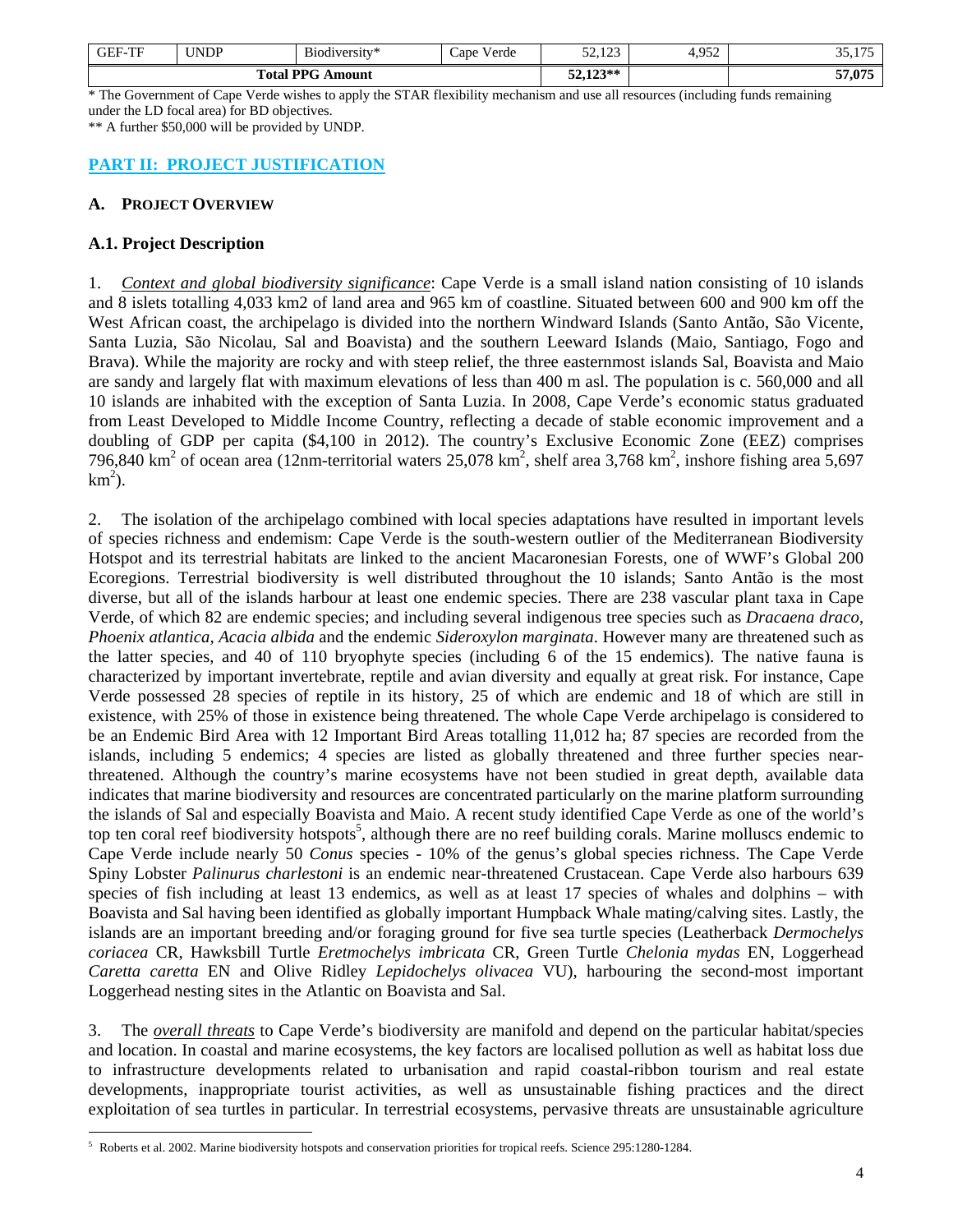and grazing regimes leading to habitat loss and degradation, and issues related to drought/desertification and land degradation; these are aggravated by a range of high-impact invasive alien species.

4. *Protected Areas***.** The General Directorate of the Environment (DGA) of the Ministry of Environment, Housing and Land Planning (MAHOT) is presently in charge of all protected areas in Cape Verde. There are 47 terrestrial and marine PAs, which were established in 2003 through the nation-wide Decree-Law 3/2003. The Decree designated 15 Natural Reserves, 6 Integrated Natural Reserves, 10 Natural Parks, 10 Protected Landscapes and 6 Natural Monuments, which together covered 49,897 terrestrial ha and 87,358 marine ha – representing 12.4% and 3.5% of the national terrestrial area and marine territorial waters, respectively. Of these 47 PAs, 27 covering 121,923 ha and 89% of total PA area [36,628 ha (73%) terrestrial and 85,295 ha (98%) marine] have already been, or are in the process of being fully operationalised, through individual gazettal decrees; completion of on-site demarcation; the development of management and business plans; and the provision of management teams/activities and infrastructure;. Some of these PAs are also being regrouped, resized and reclassified. 14 of these 27 PAs are being fully operationalised through an ongoing UNDP-GEF projectd (PMIS 3752, due to end in December 2014), which is also establishing island-wide PA management teams on various islands. To pre-empt any conflicting tourism plans/developments this UNDP-GEF project is also in the process of completing the delimitation and individual legal gazettement of the last remaining PAs specifically on Boavista (7) and Sal (7), but is not providing management plans/tools. This means that:  $(1)$ another 6 PAs (47-27-7-7=6; one on Santiago, three on Santo Antão, one on São Nicolau and the Ilhéu do Rombo) still remain to be individually delineated and gazetted to take full legal effect, and (2) these 6 and 14 PAs on Boavista (7) and Sal (7) still require their operationalisation through on-the-ground demarcation and management plans and teams. The ongoing UNDP-GEF project is moreover in the process of establishing the policy/regulatory framework for a PA Autonomous Authority (PAAA) due to become operational in 2013, which will nationally coordinate and enforce integrated PA planning and management. The project is developing the necessary tools, strategies and regulations for use by the PAAA – including a National PA System and Zoning Strategy and a National PA System Business Plan. The here-proposed new project fully builds on these achievements.

5. *The tourism sector and related threats to biodiversity*. The emergence over the last 10-15 years of Cape Verde as a novel tourism destination has facilitated a gradual economic graduation of the former LDC to a MIC economy. In 2011 the tourism sector in its narrow definition contributed 21% of the GDP of c. \$2 billion – and 49% of GDP if a broader definition of tourism was applied. Tourism has been the conduit and trigger for other fast-growing segments of the economy, such as real estate development and construction (11% of GDP). Between 90 and 99% of recent foreign direct investment has been directed toward the tourism industry, focusing primarily on Sal (c. 50%) and Boavista (c. 23%). The annual number of tourists entering Cape Verde grew from  $\sim$  30,000 in 1995 to 350,000 in 2011, and the number of tourism establishments from 88 to 195 in 2011. In 2011 there were an estimated 17,400 direct tourism jobs in the hotel, restaurant and transportation sector, and 20,000 indirect jobs. Between 80 and 90% of tourist flows have focused on Sal and Boavista. Recently, the Prime Minister of Cape Verde announced plans to transform the country into an international service centre, including cultural industries and tourism, calling for half a million annual tourist arrivals by 2015 and 1 million by 2020. However this faces various inter-related challenges: firstly, tourism on the islands is still vulnerable (poor physical infrastructure and utilities, poor governance and regulations, inadequate human resources, and most food is imported at high cost); and secondly, the sector's growth has been rapid but poorly planned, and after more than a decade of mass-tourism growth, the country risks experiencing a lock-in effect.

6. To date, tourism in Cape Verde has relied predominantly on recreational sun & beach mass tourism. The GoCV has identified two types of Special Tourism Areas (ZTE): (i) Integrated Tourism Development Areas (ZDTI) in which full-scale tourism development is foreseen given their geographical/landscape suitability; and (ii) Tourism Protected and Reserve Areas (ZRPT) which encompass areas that due to their high natural and landscape value are protected from tourism development – and/or set aside for later transformation into ZDTIs. To date 12 ZRPTs have been declared – as well as 20 ZDTIs on Santiago, Maio, Boavista, Sal and São Vicente. These fall under the authority of the government currently executed through Cabo Verde Investimentos (CVI) and the Society for the Development of Tourism on Boavista and Maio (SDTIBM). While the above measures seem to provide a sound basis for sustainability, a number of ZDTIs have been formally declared over the past years that encroached on a valuable, primarily coastal PAs – in spite of the existence of the PA Decree-Law 3/2003. The risk remains that such occurrences are repeated if one considers that e.g. the ZRPTs on Sal,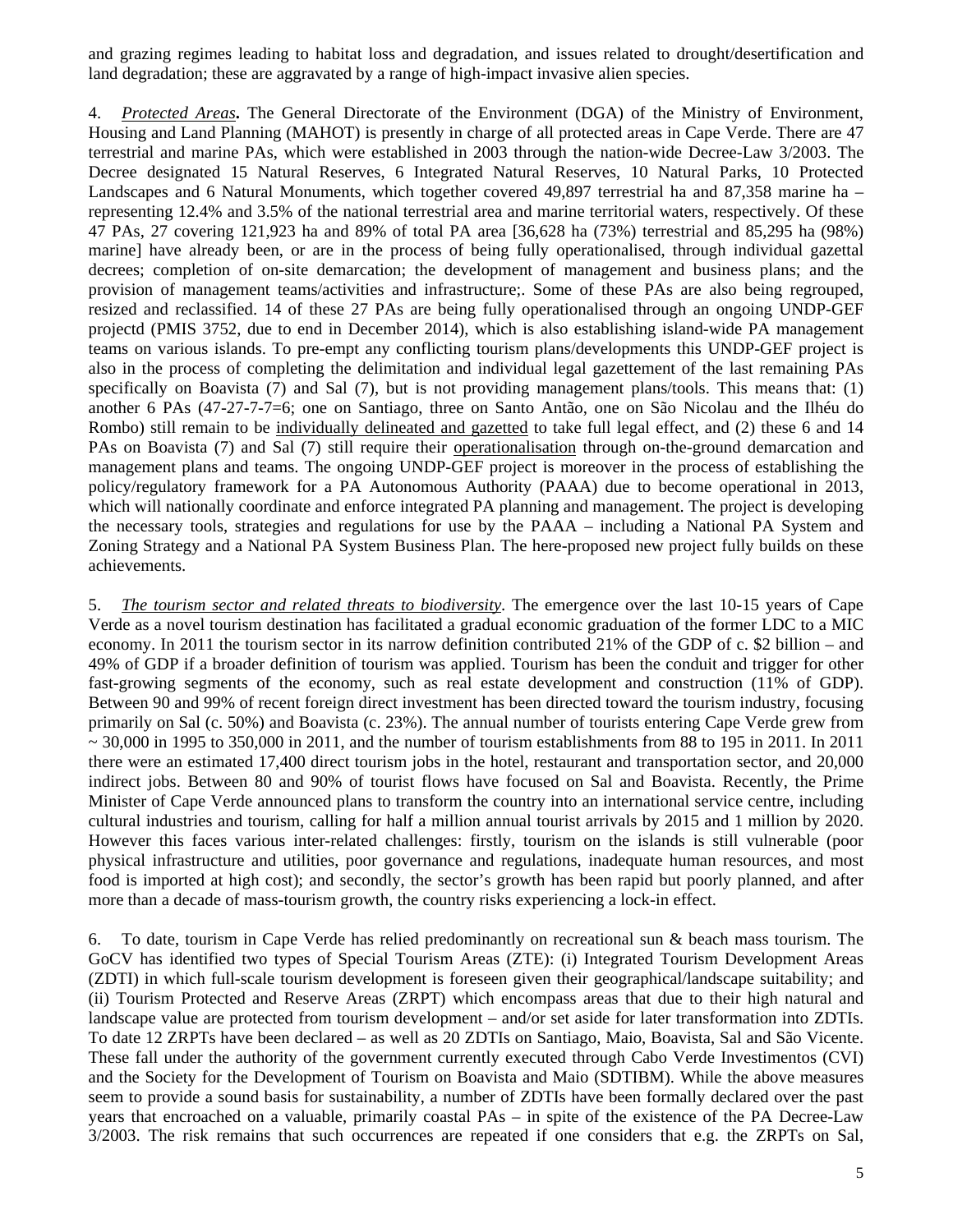Boavista and Maio correspond to a 1 km wide coastal strip surrounding the entire islands. The importance of biodiversity, natural landscapes and sustainability are still insufficiently appreciated, even though they are key factors underpinning the long-term competitiveness of the Cape Verde tourism product, and even though naturebased tourism (ecotourism) has been the strongest growing tourism business globally for a number of years.

7. In such a context, tourism threatens biodiversity both outside and within operationalised and planned protected areas – first and foremost from the *development of hotels, holiday homes and related other tourism infrastructure including roads*, leading to the loss, degradation and fragmentation of natural ecosystems (through on-site destruction of natural habitats during construction, scarring of adjacent landscapes, widespread uncontrolled disposal of building debris and the off-site extraction of building materials, especially sand). The displacement of local populations to make place for tourism development can lead to consequential pressures on other areas, including protected areas. Further pressure arises from the risk of *introduction of Invasive Alien Species*, as well as from *solid waste accumulation and effluent discharges* including from desalination. In spite of improvements in recent upmarket developments, hotel complexes and urbanised areas still emit untreated discharges into the environment causing pollution affecting biodiversity. Also, seawater desalination has become a frequent response to water scarcity but can add additional complications: the residual saline brine, which also contains residual chemicals and heavy metals, can cause local biodiversity impacts upon disposal. Threats also come from a number of other sources including *unsustainable tourist and operators activities,* such as off-road vehicle use on turtle nesting beaches, plant collection and trampling, poorly controlled trekking and climbing and sports fishing, boat anchoring, cause disturbance and habitat degradation. This is a special concern given that many designated PAs on Sal, Boavista and Maio overlap with or are immediately adjacent to the ZDTIs along the coast. In highly frequented areas the sheer number of visitors can lead to habitat and wildlife disturbance, demanding effective visitor management; and highly sensitive species such as sea turtles coming ashore to nest can be disrupted already by minimal human presence, noise and lights.

8. To provide a quantitative spatial assessment of the scale of threat tourism represents to PAs and biodiversity one must distinguish between the already observed current impacts, the almost certain future impacts, and potential future impacts. It also depends on the islands under consideration. For example on the island of Sal, coastal habitat destruction by tourism-related infrastructure has much further progressed: hotel complexes have been or are being built along c. 15 km of the island's beaches, and only 5 km of beach remain untouched. On Boavista, hotels have now been built in patches of altogether c. 4 km of dune and beach habitats in the west and south of the island – current impact from construction is hence still rather limited. However, high-quality road accesss and energy infrastructures have already been deployed by SDTIBM to fully develop the remainder of these prime beaches (an estimated further c. 30 km) in that part of the island and the development contracts have been issued and construction and sales promotion has begun<sup>6</sup>; this alone will expose c. 50% of the sea-turtle nesting beaches on Boavista to significant impacts from beach-side hotels (and an estimated 20 km of these tobe-developed beaches were originally designated under the national PA decree, until tourism development moved in absence of on-the-ground PA management). Then there are risks that hotel / real estate developers stake claims in sections of the now consolidated complex of PAs in the east of the island: the ZRPT could theoretically allow the re-designation of the coastal stretches to tourism development, exposing the remaining c. 30 km of prime beaches to hotel development. With regard to disturbance effects: the use of quad-bikes from the already developed tourism centres is common all over the islands in places that are not under constant sea-turtle nest protection schemes and can heavily impact nesting success; and on Sal again, the projected building of the marina adjacent to the PA Baia de Murdeira and the resulting boat traffic could heavily impact the Humpback Whale breeding/mating activities in the c. 2,000 ha large bay.

9. The demand from tourism establishments and newly established local residents attracted by the tourism development opportunities can result in over-exploitation and *unsustainable harvests of natural resources*. This applies especially to *increased pressures from artisanal fisheries*. The available fisheries resources in the overall ZEE were estimated by FAO as between 25,429 and 33,554 tons/yr. Total captures were at around 10,000 tons/yr in 2010, and targeted primarily large offshore pelagics<sup>7</sup> and smaller coastal pelagics<sup>8</sup> accounting for 75%

<sup>6</sup> See e.g. www.lacacao.com, www.santa-monica-resort.com/resort.htm

Yellowfin Tuna *Thunnus albacores*, Bigeye Tuna *T. obesus*, Little Tunny *Euthynnus alletteratus*, Skipjack Tuna *Katsuwonus pelamis*, Frigate Mackerel *Auxis thazard*, Wahoo *Acanthocybium solandri* and different sharks. 8

Mackerel Scad *Decapterus macarellus*, Bigeye Scad *Selar crumenophthalmus*, Blackspot Picarel *Spicara melanurus* and Madeiran Sardinella *Sardinella maderensis*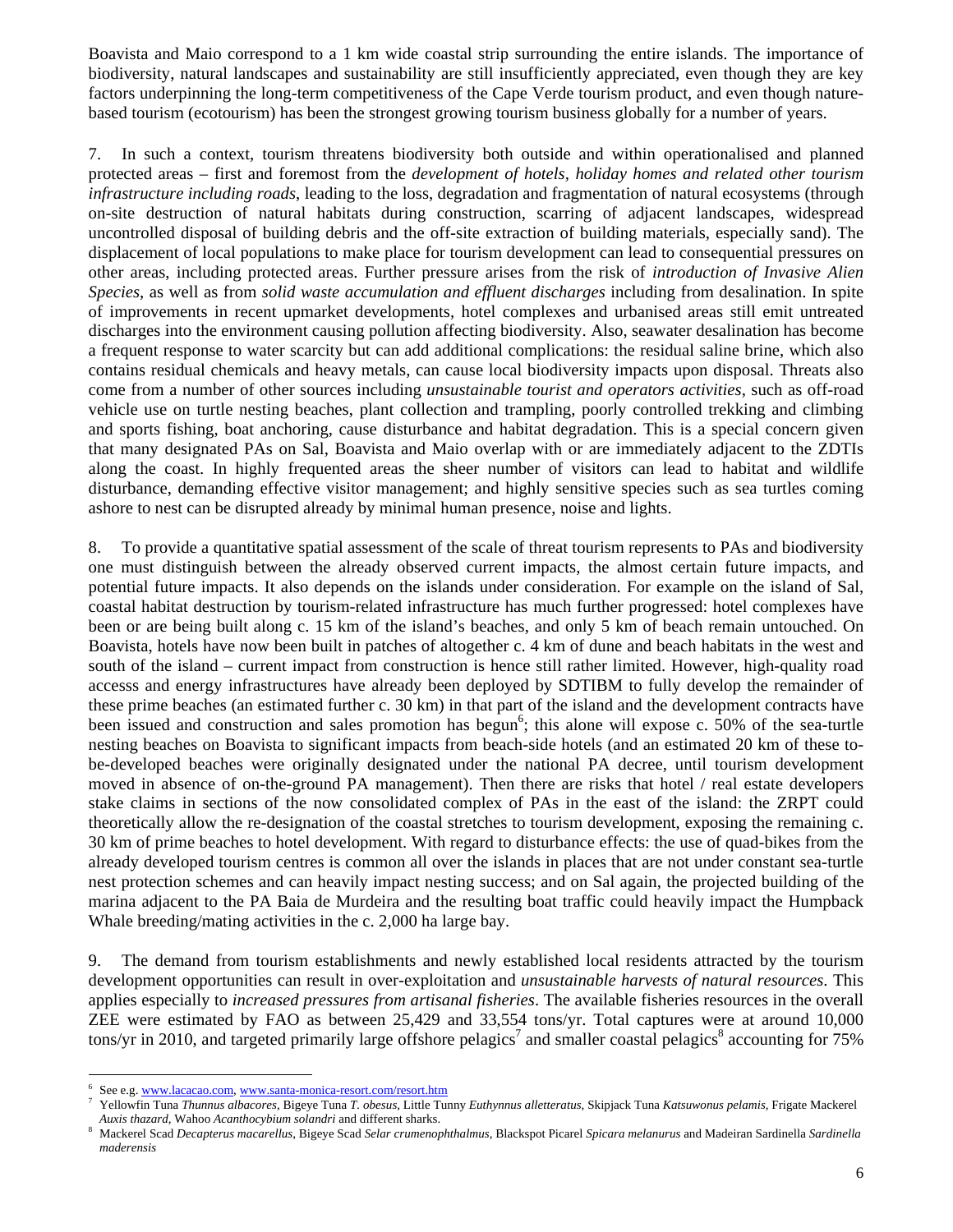of total captures. The landings only of the artisanal fleet were around 4,000 tons in 2008, including 30% tuna and related species, 32% small pelagics, 24% demersals and less than 2% molluscs and crustaceans<sup>9</sup>. While there is a general agreement that the marine resource base in Cape Verde is declining, the state of fisheries is described as still largely underexploited<sup>10</sup>, or already unsustainable, depending on the source of information and the specific fisheries in question. Only tuna and large pelagics seem to offer space for an increase in exploitation<sup>11</sup>. Coastal artisanal fisheries in particular exhibit unsustainable patterns and some highly-targeted species such as the lobsters and sandy-bottom demersals have significantly declined. Meanwhile, relevant national studies and strategies (fisheries, tourism, development) project increases of captures (to 17,000 tons/yr, +70%) to satisfy a growing domestic demand, including for the tourism sector, and increased exports. The risks posed by artisanal fisheries on globally important biodiversity in Cape Verde arises from impacts on vulnerable marine habitats and on the targeted or accidental over-exploitation of threatened or endemic species, affecting marine animals but also sea birds. These impacts can occur legally or illegally but are largely linked to the almost total absence of controls of artisanal fishing operations, both within and outside marine protected areas. Available evidence implies that at least the direct exploitation pressures on the endemic Cape Verde Spiny Lobster and *Conus* species are unsustainable, and that corals and benthic habitats are under pressure from bottom-trawling and corals from the use of fishing nets. Bycatch of sea turtles exacerbates to pressures these species experience on nesting beaches, where adults and eggs are still directly caught for consumption by locals or killed and eaten by dogs (even if these pressures have recently been reduced by ongoing conservation action).

10. *Baseline scenario*. The GoCV is taking steps to address these threats, divided broadly into actions for (i) tourism planning and management; and (ii) management of protected areas and related artisanal fisheries. These programmatic baselines are described below the investment for which is estimated over four years to be in the range of \$25 million. In terms of tourism management GoCV will continue to develop and oversee the ZRPTs and ZDTIs which establishes a first board framework for guiding tourism and provides a foundation on which to build. However the SDTIBM and CVI governing these areas do not have budgets or expertise linked to environmental/biodiversity matters and tourism infrastructure development and activities in the ZDTIs are likely to continue to sub-optimally address biodiversity impacts. In Santiago, Sal and Boavista in particular infrastructure is expected to grow further, including the potential construction of a marina adjacent to the key Humpback Whale breeding/mating site Baia de Murdeira, of hotels along sea turtle nesting beaches and of holiday homes in vulnerable high-biodiversity forests. DGA will invest an estimated \$6 million in environmental/biodiversity regulation and monitoring but only a marginal part will explicitly linked to tourism, and mainly through the review of EIAs for tourism development projects. While this offers an opportunity to more systematically align tourism development with biodiversity needs, the focus is site based, small-scale and fragmented and needs to be up-scaled to significantly influence the tourism growth from a more systemic approach. At the same time, there is growing interest in the private sector to differentiate Cape Verde's tourism and make it more sustainable, which offers viable entry points for the here-proposed project. At least one hotel operator (Melia) has signed an agreement with the government on environmental sustainability and several tourism operators and SDTIBM expressed interest to work with the here-proposed project on biodiversity issues.

11. In addition, the GoCV will develop a new tourism strategy and policies to reduce the vulnerability of the sector and incorporate a more sustainable approach to tourism. To facilitate this, a World Bank (WB)-financed initiative is being negotiated for the Tourism-Environment interface in broad terms<sup>12</sup>. It would focus on developing a new tourism model to maximise economic benefits to the country; improving the tourism enabling environment; supporting local entrepreneurs; and strengthening tourism supply chains. The latter would include support to domestic artisanal fisheries to reduce the current high dependency of the tourism sector on imported fish and contribute to poverty reduction and socio-economic development in the country. The here-proposed project would complement the GoCV/WB project by providing a suitable conduit for mainstreaming *biodiversity* concerns and priorities into tourism strategies, policies, regulations and good practices including those linked to supporting sectors. For example as tourism is largely focused on the islands with the greatest marine biodiversity, promoting artisanal fisheries linked to tourism, needs to carefully include biodiversity issues to avoid undue fishing pressure on key marine species and ecological communities.

<sup>9</sup>

 $\frac{9 \text{ www.spcsrp.org/Cap+Vert/Les+peches+au+Cap+Vert}}{10 \text{ Pro-poor tourism linkages in Cape Verde, ODI, CPE and World Bank, 2012.}}$ 

<sup>&</sup>lt;sup>11</sup> www.spcsrp.org/Cap+Vert/Etat+des+ressources+au+Cap+Vert<br><sup>12</sup> Currently under development but not yet confirmed, budget c. \$3-15 million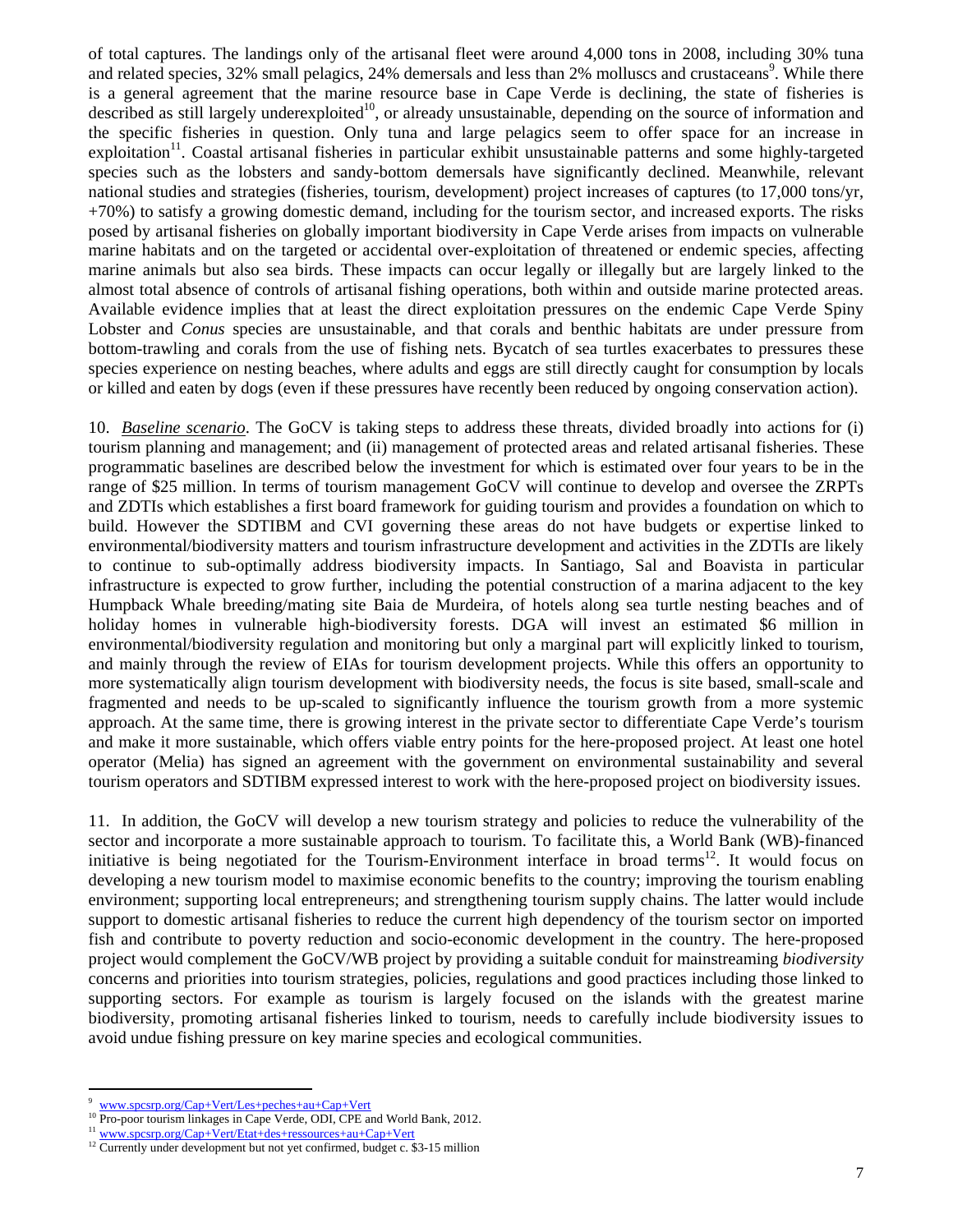12. Under the baseline scenario, DGA will continue to support PA operations and management. This includes an estimated \$6.7 million investment from budget allocations made by the national government including through budget support related to environmental monitoring, natural resource management, and the related operational costs of DGA'S central office. However purely domestic allocation to PA management *sensu stricto* will be ~\$720,000 indicating the heavy reliance on external resources. The on-going UNDP-GEF PA Consolidation project will end late 2014 leaving a significantly strengthened national PA system, but with critical gaps related to the current and projected levels of tourism threats. Some 42% PAs will remain without effective management tools and structures. This includes most notably PAs on Santiago, Boavista and Sal that will be exposed to growing tourism development. Seven key PAs covering 10,251 ha terrestrial/coastal and 2,063 ha marine will remain highly vulnerable: a cluster of 4 PAs on Boavista (Ponta do Sol, Boa Esperança, Morro de Areia and Ilhéu de Sal-Rei), 2 PAs on Sal (Rabo de Junco and Marinha Baía da Murdeira) and 1 PA on Santiago (Serra do Pico de Antónia). Furthermore as the MPAs only extend to up to 3 nautical miles from the islands' coasts, most of the marine shelf area around and between Sal, Boavista and Maio, which is the richest in terms of marine biodiversity in Cape Verde, will largely remain unprotected. An estimated \$2.7 million will be invested in the conservation of marine biodiversity, biodiversity-relevant planning of fisheries and to the monitoring and management of natural resources through the DGA and the Directorate General for Fisheries (DGP); and 2.3 million through the National Institute for Fisheries Development (INDP) on research on and monitoring of the country's fishery resource. However, important knowledge gaps remain relating to the marine biodiversity in the area, especially with regard to vulnerable species and habitats and the designation of strict protection zones.

13. Two areas have already been proposed for addition to the national PA network: (1) a community-instigated marine and coastal PA near Ponta Preta on the island of Maio; and (2) at least a portion of the shelf around Sal, Maio and Boavista, to be designated as a UNESCO Man & Biosphere Reserve (application to be submitted in 2013). These will both require management plans designating no catch areas and outlining permitted practices for artisanal fisheries. A range of donor countries and multi-lateral organisations have in the past provided significant support and investment to the artisanal fisheries sector (e.g. improving the conditions for artisanal fishermen and landing and storage infrastructure, fleet capacity, boat size and boat registration, training and institutional strengthening). An important regional initiative on sustainable artisanal fisheries (WB/IDA-GEF West Africa Regional Fisheries Programme (WARFP) includes \$8 million for Cape Verde for strengthening management of targeted fisheries, reducing illegal fishing, increasing the local value added to fish products and training monitoring agents to strengthen the enforcement together with the Coast Guard, Maritime Police, and the Port and Maritime Authority. The project moreover entails two pilot projects in Punta Preta/Maio and Costa Fragata/Sal for enforcement through a community co-management scheme and constitutes an important foundation but requires more explicit focus on impacts on biodiversity beyond the actually managed resource.

14. The *desirable long-term solution* will be to ensure that tourism fulfils its socio-economic potential as key productive sector in the country in a way that safeguards the ecosystem services and biodiversity on which it relies. This will require that biodiversity considerations are mainstreamed into the tourism sector by advancing national-level frameworks and by implementing these before it is too late in the priority islands Santiago, Sal, Boavista and Maio, in conjunction with the operationalisation of key protected areas on and around these islands, to contain impacts by unsustainable tourism and related activities such as fisheries in the most important sensitive sites. This long term solution is impeded by the following barriers:

*Barriers to mainstreaming of biodiversity in tourism development and operation.* The legal and regulatory and institutional framework relevant for tourism planning and permitting is not sufficiently strong and coherent for effectively mainstreaming biodiversity management. Vertical and horizontal coordination between relevant stakeholders (national vs. municipal, inter-ministerial) is weak. Restrictions on tourism projects are implemented primarily through the EIA process overseen by DGA in the context of project preparation and approval by the Directorate General for Tourism (DGT); and although EIA regulations exist for new infrastructure developments that prohibit the destruction of the important terrestrial and marine habitats and of the natural coastline, these have not had the desired impact and tourism investment plans continue to contemplate large-scale ribbon developments along ecologically sensitive coastlines and elsewhere, including in PAs that are not yet operationalised. Moreover, even if rigorously conducted, EIAs as site and project-specific tools cannot assess cumulative impacts of different developments over larger areas, and overall land use allocation practice has in practice not led to a change in the trajectory of tourism development. The asymmetrical financial and political weight of tourism and real estate promoters has largely over-ridden biodiversity considerations. A more strategic, cross-sectoral planning approach – guiding the placement of hotels and associated infrastructure – is therefore needed to balance short-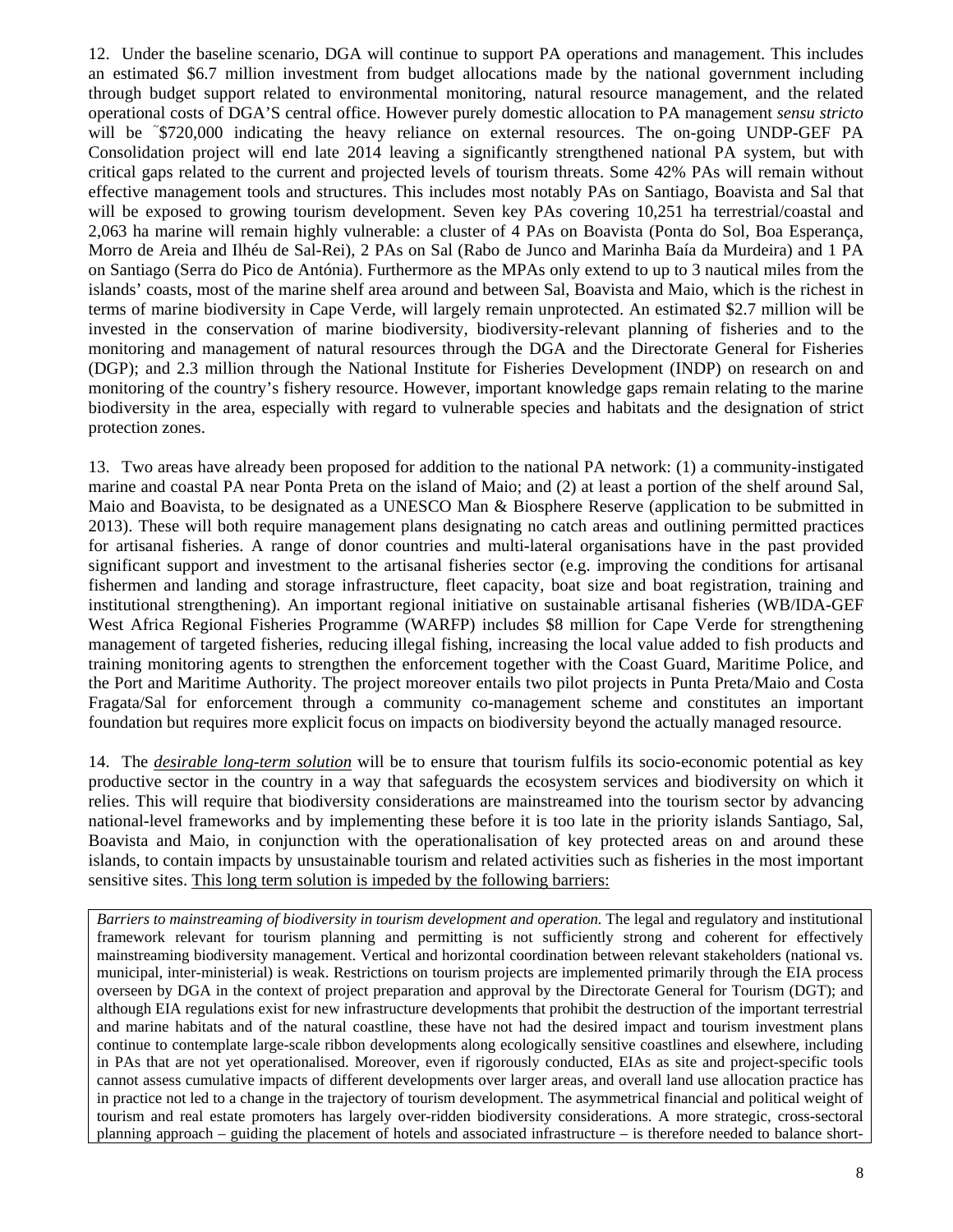term economic gain with long-term prospects for managing and safeguarding biodiversity, protected areas and natural landscapes as an asset for the future. This also requires the setup and maintenance of effective means of monitoring and enforcement. In this context, a framework for avoiding/reducing/restoring/offsetting impacts has not yet been developed but would be timely in light of the further tourism developments foreseen; this could also include reinvestment by companies into biodiversity management. Finally, voluntary mechanisms and incentives to promote good corporate environmental stewardship and investment in biodiversity-friendly tourism ventures are lacking. Goodwill declarations and signed agreements promoting sustainability and ecotourism have so far resulted in few concrete outcomes, and have also not stemmed large-scale developments and negative impacts in critical biodiversity sites

*Barriers to PA management for existing and emerging threats and coverage on key tourism and fishing islands*

(i) A number of PAs included in Decree-Law 3/12003 are not yet individually delimited and gazetted, and not yet equipped with formally adopted management plans and management structures. These PAs can therefore be ignored by tourism and real estate developers, by tourism operators and by tourists themselves, and by fishermen and by local communities. The most urgent action is to complete the process on those islands that are exposed to aggressive tourism development and a related, demand-driven increase in pressure from artisanal fisheries. This applies primarily to Santiago, Sal and Boavista, on which 7 priority PAs remain to be operationalised that are vulnerable to tourism impacts (see §4).

(ii) PA representativeness and coverage: the coastal and shelf areas around Sal, Boavista and Maio are the richest in terms of marine biodiversity in Cape Verde, and heavily targeted by fishermen; however significant knowledge gaps remain on the distribution and biology of marine resources and biodiversity in the country and biodiversity is likely inadequately represented in the PA estate. In relation to this is the impact of artisanal fisheries on marine biodiversity in Cape Verdean PAs. Insufficient attention has been paid on developing management plans for vulnerable species (and habitats) beyond those for abundant and/or heavily targeted commercial species; and on updating regulations on fishing practices and gear, and fostering their adoption, to avoid/reduce over-exploitation and mitigate accidental captures and marine habitat destruction. Also control and enforcement of fishing regulations and PA management regimes remain incomplete, undermining compliance especially on biodiversity-relevant aspects. New resource monitoring and PA-based fisheries management models involving communities are missing.

(iii) Insufficient provision of financial resources to the national PA system, and specifically for the implementation of PA management plans. A PA System Financial Scorecard under development indicates that in 2013 the total available PA management budget in Cape Verde amounts to \$2.3 million, leaving an estimated financing gap of \$1.8 million and \$5.3 million to achieve basic and optimal management, respectively. Finance comes mainly from government allocations and international donors, with only \$145,000 generated directly through PAs. Low resource allocation is exacerbated by lack of awareness of the links between sound natural resource management / biodiversity conservation and sustainable economic activities including any to be derived from well-regulated nature-based/biodiversity friendly tourism (NB/BFT).

#### *The proposed alternative scenario, with a brief description of expected outcomes and components of the project:*

15. To address the aforementioned threats and barriers, the project will create enabling conditions to mitigate the adverse impacts on biodiversity by the tourism sector in Cape Verde. The frameworks will be developed at national level and tentatively rolled out in four priority islands – Santiago, Sal, Boavista and Maio<sup>13</sup> – where immediate pressure is greatest and urgent action is required that can be replicated more widely in the future. This urgent action includes at the local level the pending operationalisation of a number of critical terrestrial and marine/ coastal PAs and the piloting of marine biodiversity and artisanal fisheries management together with communities in two selected sites. At the same time the project will harness the opportunities that more sustainable forms of tourism and fisheries offer for biodiversity, protected area management and local community development, and thereby contribute to the consolidation and diversification of Cape Verde's tourism product. This will be achieved through the following components:

16. Under **Component 1**, the project will develop and emplace coherent and effective enabling frameworks (legal, policy, regulatory and institutional) for enhanced multi-sectoral land-use planning at the landscape level, to focus on the tourism and associated real estate/construction sectors. This will involve the setup of policy mainstreaming committees overseeing policy and planning coherence between tourism development and environmental/ biodiversity management, at the national level and on the targeted islands with significant tourism developments (Santiago, Sal, Boavista, Maio); the strengthening of capacity at the MAHOT/ DGA and MTIE/ DGT/ CVI/ SDITBM for integrating biodiversity into the tourism sector, including through SEAs, EIAs and related regulations in tourism planning and permitting, and for compliance monitoring and enforcement; the development and revision of land-use planning regulations (SEA, EIA, ZTE/ ZDTI/ ZRPT, etc.) so these fully integrate biodiversity concerns; the express conduct of SEAs to inform tourism development plans (incl. ZTE/

<sup>&</sup>lt;sup>13</sup> Islands and exact PAs will be confirmed during PPG, subject to the criteria specified on biodiversity significance, threat from tourism or fisheries, cofinance, social feasibility, etc. (see §19).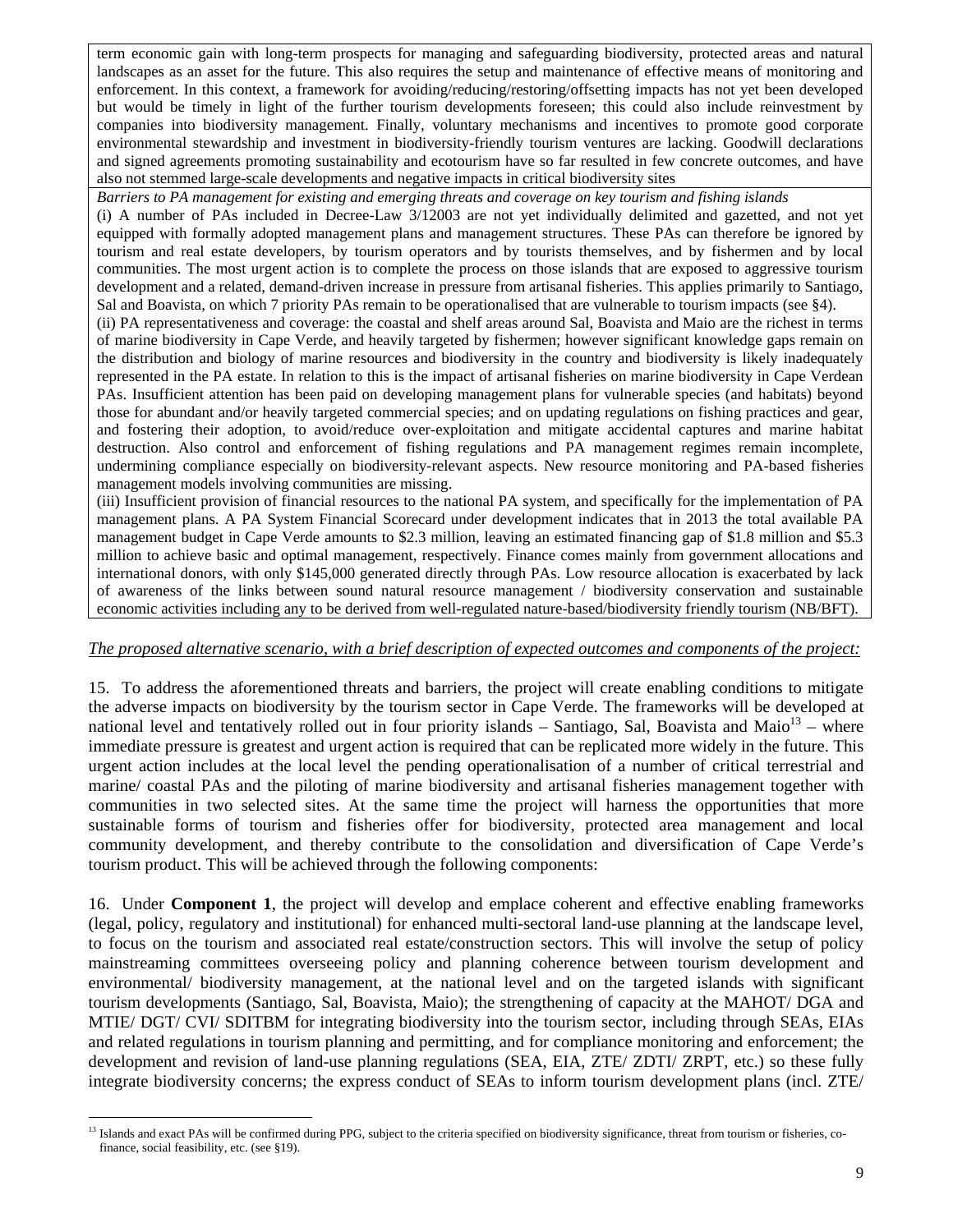ZDTI/ ZRPT) on spatial areas where tourism development and/or operations are desirable/acceptable from the biodiversity standpoint, where they may be permitted subject to management-mitigation-offsetting, and where they should be altogether avoided; the setup of a biodiversity monitoring and evaluation mechanism or process to assess disturbance of habitats and key species from tourism and related pressures, determine acceptable limits of change, and provide management recommendations; and the establishment and piloting of a tourism-related biodiversity offset mechanism. Based on the notion that biodiversity offseting is gradually becoming one of the globally leading innovative approaches to biodiversity financing, the objective of the latter will be two-fold: firstly, to activate the last step of the avoid-mitigate-restore-offset hierarchy to secure compensation in trade-off situations in which locally specific development interests override locally specific biodiversity concerns, and to thereby achieve zero-net-biodiversity-loss (in contrast to the current situation in which net biodiversity loss and ecosystem degradation are tolerated as an unavoidable byproduct of tourism development). And secondly, to develop an untapped source of revenue from public and private developers and operators that impact or use biodiversity, ecosystem services and landscape values as part of their business model. A more specific output will be a unit at MAHOT/ DGA or MDTIE/ DGT that has the mandate and capacity to integrate biodiversity offsetting into the context of tourism-related landscape and project planning (SEA, EIA, ZTE/ ZDTI/ ZRPT, etc.). The offsetting mechanism and platform should be capacitated to define which biodiversity impacts can be offset, by what offsetting activities/outcomes, and provide guidance on suitable offsetting sites including through a supply/demand database (which will largely be driven by the needs in terms of financing and expansion of the national PA system). The establishment of the offset mechanism will involve review of the current legislative, regulatory and institutional enabling environment for this innovative tool, the development of recommendations on how this enabling environment needs to be improved, the adoption and implementation of these recommendations by the national authorities together with private sector stakeholders, and the definition of suitable financial arrangements able to turn this into an economically viable undertaking.

17. At the same time, Component 1 will build and roll out frameworks, tools and means for fostering adoption by tourism operators of best-practice standards for sustainable tourism and nature-based/biodiversity-friendly tourism (NB/BFT). This will involve the creation of new national certification systems and verification mechanisms for hotels and tourism operators, or the selection of existing international certification systems and verification mechanisms – and their operationalisation including through MAHOT/DGA and MTIE/ DGT/ CVI/ SDITBM endorsements and campaigns; the definition of economic/fiscal and other incentives (e.g. subsidies, tax deductions) and penalties (e.g. special taxes), to advance the adherence of private sector and local community businesses to best-practice standards and related certification systems; and the development and adoption of guidelines and mechanisms (aimed at replication) for joint management of biodiversity in ecologically sensitive areas and PAs involving tourism operators. The latter is to develop modalities to involve tourism operators more proactively as a positive force in the conservation of biodiversity and management of protected areas in Cape Verde and particularly the targeted islands; this will take place through PA management committees but also through dedicated island-wide committees involving DGT, CVI and SDITBM and key private sector players, especially those that already expressed interest in the project that can act as champions. The outcome will be a better reciprocal understanding by tourism operators and authorities and biodiversity teams of the respective priorities, risks and opportunities. Tourism stakeholders will be able to shape and contribute to the improvement of the services they expect from PA management, while receiving guidelines on the sort of activities they can promote as biodiversity-friendly and those they should avoid. This is immediately linked also to the reinvestment schemes to be promoted through the project, whereby private operators invest in PA management in return for the values that good-quality habitats (beaches and coastal habitats, marine habitats, mountain ecosystems) represent for their business in terms of long-term tourism quality experience.

18. Under **Component 2**, the project will support and conduct a rapid ecological and PA network gap analysis focused on the marine shelf around Sal, Boavista and Maio, expected to lead to the identification of potential new priority MPA sites for inclusion in the national PA system, and contributing to the development of key missing marine species/ habitat management plans. The project will moreover emplace effective management for 7 still inoperational PAs (1 on Santiago, 4 on Boavista and 2 on Sal) to address existing and emerging threats to biodiversity; this will include the delimitation and gazettement (only the PA on Santiago<sup>14</sup>), as well as the demarcation of boundaries and development of PA management and 10-year business plans; the definition of PA governance, including co-management and conflict resolution mechanisms; agreements on the regulation,

<sup>&</sup>lt;sup>14</sup> Serra do Pico de Antónia, Santiago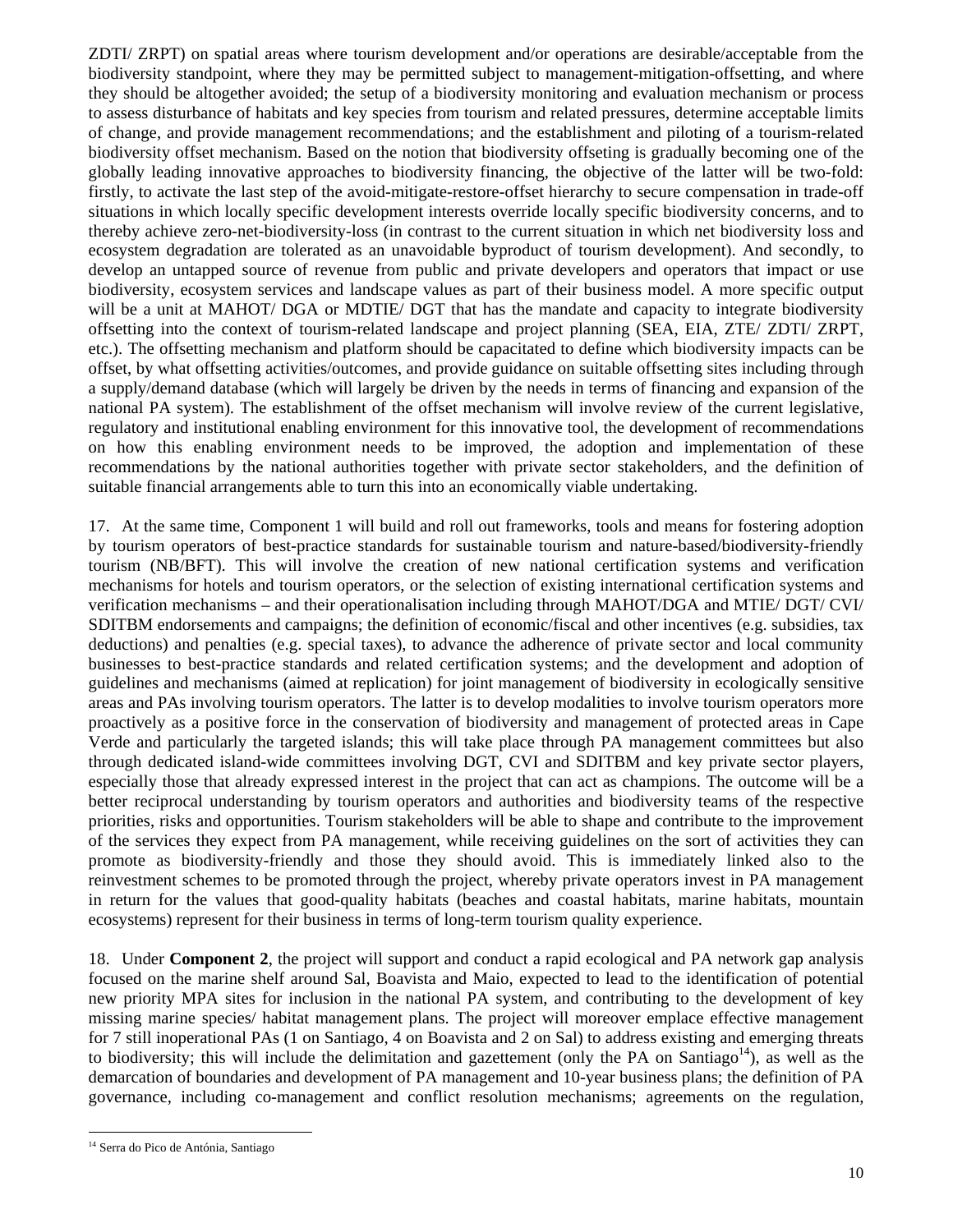management and enforcement of the use of land and natural resources (incl. wildlife poaching) by local communities/ resource users; and the introduction of biodiversity-friendly and sustainable artisanal fishing in two pilot sites through the promotion and adoption of suitable gear and best practices, the designation of community-enforced no-take zones and seasonal fishing bans, etc.; and an enhanced management and servicing of tourism flows to minimise adverse impacts on biodiversity and maximise positive opportunities for protected area and biodiversity management. At the same time, the project will develop and pilot island-specific, costeffective PA revenue generation mechanisms in conjunction with tourism sector stakeholders – these will potentially include, inter alia, gate fees, tourism operator concession fees, ecotourism taxes, and biodiversity offset and reinvestment schemes.

19. The final selection of the islands and specific PAs in which the project will operate will be confirmed during the PPG. The selection process should then consider the following criteria: (a) proven global biodiversity significance – as documented by the uniqueness and irreplaceability of natural habitats/ecosystems and by established global species threat status assessments (especially the IUCN Red List www.iucnredlist.org, using species-level considerations and proven taxonomic references); (b) threat analysis that indicate that tourism and/or fisheries are a relevant threat; (c) feasibility in terms of social acceptability: (d) feasibility in operational terms and in light of the financial resources including co-financing available for the project as a whole.

## 20. *Incremental cost reasoning and expected contributions from the baseline, the GEF-TF and co-financing, and the expected global environmental benefits*:

| <b>Current Baseline</b>                               | <b>Alternative</b>                         | <b>Global Environmental Benefits</b>            |
|-------------------------------------------------------|--------------------------------------------|-------------------------------------------------|
| Under the baseline/BAU scenario - and despite         | With the project, Cape Verde will          | Cape Verde's high level of terrestrial and      |
| important advances through the operationalisation     | develop and implement innovative           | marine biodiversity and endemism (see §         |
| of a first set of protected areas - a combination of  | enabling frameworks for reducing the       | 2) provide a range of global benefits not       |
| ambitious further tourism infrastructure              | impacts of tourism development and         | captured at national level, such as existence   |
| development, harmful tourism activities and a         | operations on biodiversity, through        | values and option values. The natural           |
| growing exploitation by artisanal fisheries will lead | systemic national action in addition to    | environments of Cape Verde – and                |
| to increased pressures on the terrestrial and         | specific action in the priority islands    | especially in and around the targeted           |
| especially coastal and marine biodiversity in Cape    | Santiago, Boavista, Sal and Maio. This     | islands Santiago, Boavista, Sal and Maio -      |
| Verde – particularly on and around the islands of     | will include enhanced spatial and          | are an important asset for the tourism          |
| Santiago, Sal, Boavista and Maio and the marine       | resource planning (including SEAs)         | industry, providing recreational                |
| shelf around these islands. This will be              | underpinning better land and seascape      | opportunities and scenic and other amenity      |
| compounded by the still lacking or incomplete         | management, the piloting of a tourism-     | values to international visitors; they are      |
| operationalisation of a number of key coastal and     | related biodiversity offset mechanism      | also the basis for Cape Verde's abundant        |
| marine PAs, and by a lack of MPAs on the above-       | and the emplacement of frameworks and      | fisheries resources. The project's GEB          |
| mentioned marine shelf. Also the national and         | tools for promoting fostering adoption by  | derive from the fact that it addresses the      |
| overall investment in the national PA system and      | tourism operators of best-practice         | direct and indirect threats to globally         |
| biodiversity and the regulation, monitoring and       | standards for sustainable tourism and      | significant biodiversity caused by the          |
| enforcement of tourism development and                | nature-based/biodiversity-friendly         | growth of tourism and related increased         |
| operations regarding biodiversity safeguards will     | tourism (NB/BFT). The project will also    | exploitation pressures from artisanal           |
| remain limited; and opportunities to use tourism to   | engage in an ecological and MPA            | fisheries (see $\S$ 5-9). The project will also |
| leverage financing for biodiversity will remain       | network gap analysis and emplace           | address habitat disturbance and degradation     |
| underutilised. This will lead to further loss and     | effective management for the 7 still       | caused by inappropriate activities in           |
| degradation of natural land and seascapes including   | inoperational PAs on Santiago, Boavista    | sensitive sites and protected areas - which     |
| globally relevant coral ecosystems, sea turtle        | and Sal to address existing and emerging   | will help maintain or improve the               |
| nesting beaches and Humpback Whale breeding           | threats to biodiversity, and develop and   | conservation status of sensitive species.       |
| grounds, and an array of endemic and/or globally      | pilot island-specific PA revenue-          | The importance of safeguarding the              |
| threatened marine species of fish and invertebrates.  | generating mechanisms with tourism         | endemic terrestrial and marine taxa and         |
| It will therefore affect one of the key assets for    | sector stakeholders - potentially          | (parts of) one of the most important sea        |
| Cape Verde to differentiate itself in the (mass)      | including gate and concession fees, taxes, | turtle nesting sites in the Atlantic stands     |
| tourism market from competing destinations – and      | biodiversity offsetting and reinvestment   | out.                                            |
| undermine the potential for artisanal fishermen to    | schemes.                                   |                                                 |
| sustainably supply tourism establishments with        |                                            |                                                 |
| local fisheries produce.                              |                                            |                                                 |

21. The indicative co-financing amounts to \$15,521,542 and will be availed by (i) the national government (through MAHOT/DGA, MTIE and MIEM), (ii) the World Bank and (iii) UNDP from its own resources.

22. *Innovativeness, sustainability and potential for scaling up*: The project innovates through its systemic sectoral mainstreaming approach integrating the national and the island/local levels and involving the private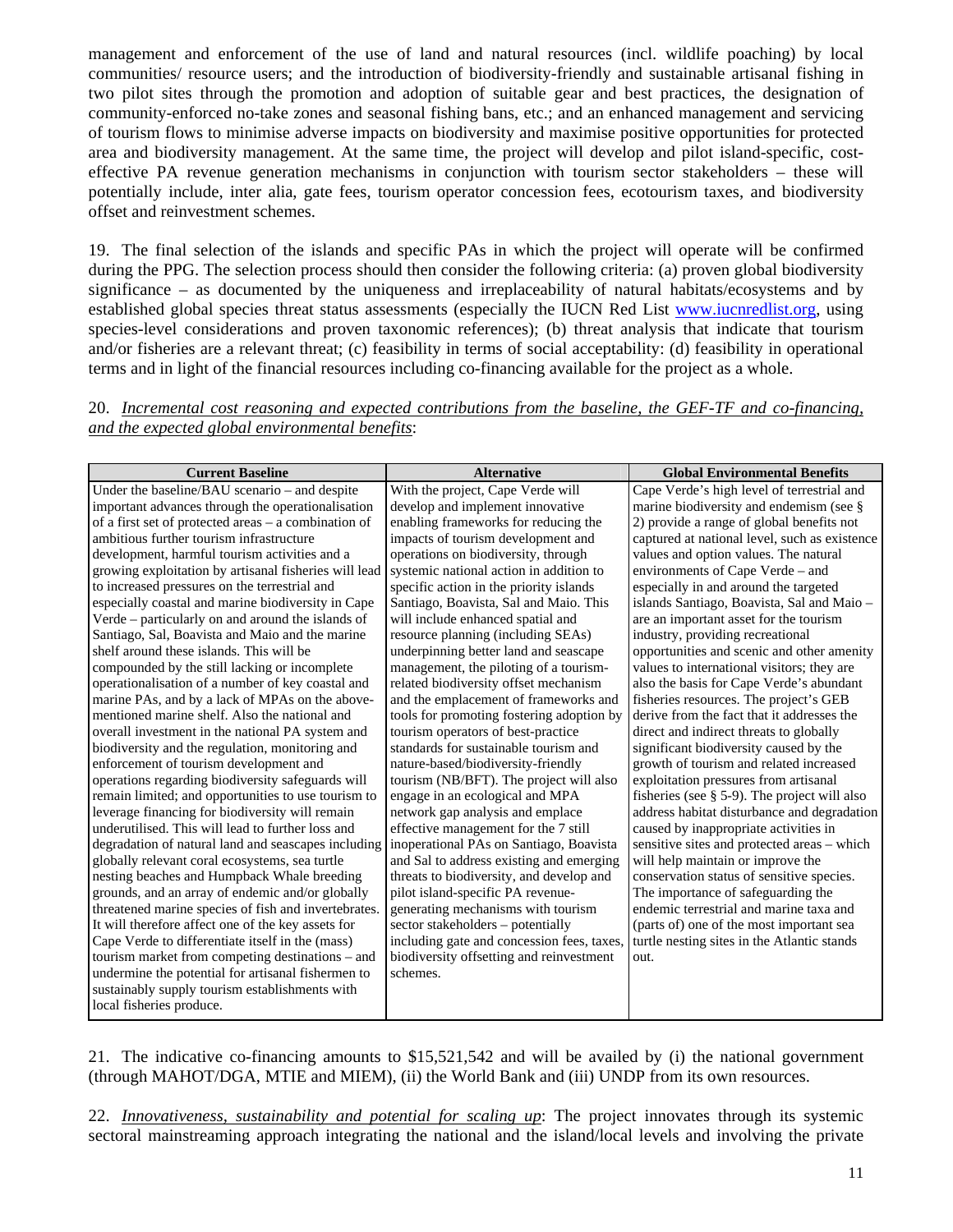sector, to ensure that biodiversity impacts are better reflected in tourism planning and investment decisions; at the same it will pioneer a biodiversity offset mechanism for Cape Verde; the exploration of PA gaps on the marine shelf away from islands and community-based marine resource management are equally new for the country. The project will moreover generate a series of national socio-economic benefits that underpin the overall sustainability of the project outcome. First and foremost, further biodiversity loss and ecosystem degradation could have major, negative economic impacts if it affected the tourism sector and the sustainability of artisanal fisheries. National benefits will be obtained by the maintenance of long-term economic use values, improving the long-term outlook for these important sectors and employment opportunities that might otherwise be forfeited. The project will make the necessary provisions for ensuring the adoption and implementation of the regulatory/ enforcement frameworks, by strengthening the capacities of institutions vested with the responsibility for implementation – including MAHOT (DGA, PAAA) and MTIE (DGT, SDTIBM and CVI). The participating institutions have confirmed their commitment to sustain the new management measures that will be put in place through the project. The DGA and PAAA will benefit also from enhanced flows of financial resources, an important project legacy. The project will yield benefits to local communities and NGOs/CSOs in the target islands by strengthening their capacity and improving the sustainability of livelihoods related to fisheries, tourism and PA management, which will further contribute to the sustainability of project impacts. Lastly, the project will help draw on lessons learned and tools developed in past and current PA projects to assist in the further strengthening of the Cape Verde's national PA system.

**A.2. Stakeholders**. Identify key stakeholders (including civil society organizations, indigenous people, gender groups, and others as relevant) and describe how they will be engaged in project and/or its preparation:

| Ministry of Environment,       | The MAHOT/DGA will be the leading executing partner and hosts Cape Verde's GEF Focal Points. DGA is            |
|--------------------------------|----------------------------------------------------------------------------------------------------------------|
| Housing and Land               | responsible for environmental regulations and management and will be pivotal for better integrating            |
| Planning (MAHOT):              | biodiversity in tourism development permitting processes as it oversees EIAs. It also oversees the Natural     |
| Directorate General for        | Resource Conservation Department (DCRN), which hosts the CBD National Focal Point and is in charge of          |
| Environment (DGA)              | biodiversity monitoring and management in PA and in production landscapes through sectoral engagement.         |
|                                | DGA also oversees the national PAs network; these responsibilities will be assumed in 2013 by the newly-       |
|                                | created Protected Areas Autonomous Authority (PAAA).                                                           |
| Ministry of Tourism,           | Responsible for supporting and promoting the tourism industry and for establishing a coherent legal,           |
| <b>Industry and Energy</b>     | regulatory and enabling framework for tourism development. The MTIE and DGT are therefore critically           |
| (MTIE): General                | important in the context of avoiding/reducing/offsetting impacts of tourism projects at the planning and       |
| Directorate for Tourism        | development stages. The DGT, responsible for Cape Verde's overall tourism product is also relevant in the      |
| (DGT)                          | promotion of sustainable and nature-based/biodiversity-friendly tourism (NB/BFT) operations and the            |
|                                | adoption of related certifications and verification mechanisms.                                                |
| Ministry of Infrastructure     | The DGP plans, coordinates and executes actions in the sector, develops fisheries management plans and         |
| and Maritime Economy           | elaborates the necessary laws and regulatory mechanisms. The National Fisheries Council (CNP), Fisheries       |
| (MIEM), and the State          | Development Fund (FDP) and National Institute for Fisheries Development (INDP) are further relevant public     |
| Secretariat for Marine         | institutions promoting, monitoring, conducting research on, and investing in the fisheries sector in Cape      |
| Resources (SERM) with          | Verde.                                                                                                         |
| its Directorate General        |                                                                                                                |
| for Fisheries (DGP)            |                                                                                                                |
| World Bank (WB)                | Key stakeholder and co-financier. WB and the GoCV are currently negotiating a project on Tourism &             |
|                                | Environment in Cape Verde with which the here-proposed project will closely coordinate (see $\S$ 11).          |
| Cape Verde Investment          | Government agencies established to promote tourism investment and in charge of the physical planning,          |
| Society (CVI) and              | management and administration of ZTE (see §6), are further key stakeholders. Both SDTIBM and CVI have          |
| Agency for Integrated          | indicated their interest in working with the project and can play a critical role in liaising with the private |
| Tourism Development of         | sector.                                                                                                        |
| Boavista and Maio              |                                                                                                                |
| (SDTIBM)                       |                                                                                                                |
| Municipalities on the          | Will be involved through local consultative committees and at national level through the National Association  |
| targeted islands               | of Municipalities.                                                                                             |
| School of Hotel and            | Recently inaugurated, it has the potential to become a major player in raising awareness and institutional     |
| Tourism                        | capacity building for sustainable development of tourism and environmental conservation.                       |
| <b>Private Sector Partners</b> | Will play a key role in the implementation of project activities – nationally in the context of systemic       |
|                                | mainstreaming (spatial planning, sustainable tourism certification scheme), and locally with regard to the     |
|                                | adoption and implementation of sustainable biodiversity-friendly operations and PA reinvestments schemes.      |
|                                | This includes Chambers of Commerce, tourism associations, tourism/commercial enterprises / business groups     |
|                                | and hotels. UNOTOR (the Association of Tourism Operators) promotes Cape Verde tourism destinations and         |
|                                | the interests of the tourism industry in collaboration with local and central government. PROMITOR (the        |
|                                | Association of Travel agencies and tourism of Cape Verde) promotes the destination of Cape Verde and is an     |
|                                | important stakeholder in sustainable tourism development.                                                      |
| NGOs, national and             | Increasingly play an important role in environmental conservation in Cape Verde. The majority are organized    |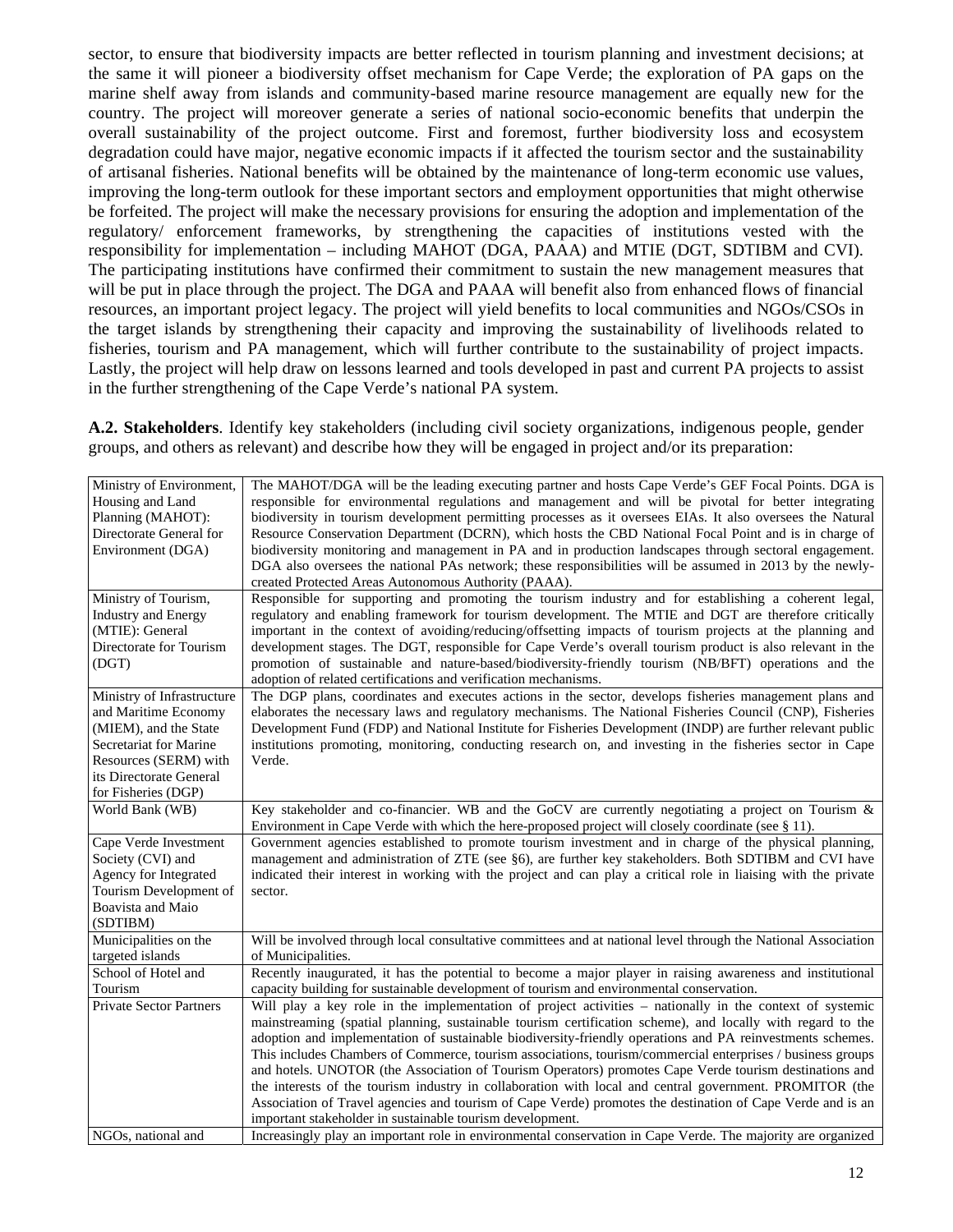| regional associations and | under a national platform and several environmental projects are being coordinated directly or indirectly by      |
|---------------------------|-------------------------------------------------------------------------------------------------------------------|
| local community groups    | NGOs. Locally relevant groups will participate in the design and implementation of the project's site-level       |
|                           | components, such as the establishment and/or strengthening of NB/BFT enterprises and products and PA co-          |
|                           | management plans; among the groups likely to be involved from the PPG stage onwards are the Fundação              |
|                           | Tartaruga and Natura 2000 and fisheries associations on the four target islands. Local communities and            |
|                           | fishermen inside and adjacent to PAs in the targeted islands will be involved in various manners in the project:  |
|                           | they will be consulted extensively in the further consolidation of the local PAs and the definition of PA         |
|                           | management objectives and regimes, they will be represented in PA management committees, and they are set         |
|                           | to benefit from the promotion of nature-based/biodiversity-friendly tourism (NB/BFT) in cases where their         |
|                           | local knowledge predisposes them for employment (sea turtle observations, trekking, regulated sports fishing,     |
|                           | etc.). Capacity building of artisanal fishermen will be conducted by the project team in conjunction with the     |
|                           | WB/IDA-GEF West Africa Regional Fisheries Programme, focusing specifically on the integration of                  |
|                           | biodiversity concerns into the question of sustainable marine resource utilisation; benefits will accrue over the |
|                           | medium to long term when fisheries resources are maintained including through the preservation of intact          |
|                           | ecosystems inside PAs, which will provide them with a more diversified and increased income where they can        |
|                           | supply tourism businesses with their local and sustainably harvested product.                                     |

## **A.3 Risk and mitigation measures**

23. A listing of the main risks, risk ranking and risk mitigation measures is presented below. Discussions will be held with stakeholders during project preparation to address important risks in more detail.

| <b>Risk</b>                                                                                                                                                                                                                                                                                                                                                                                                                                                                                                                                                                          | <b>Rating</b> | <b>Risk Mitigation Measures</b>                                                                                                                                                                                                                                                                                                                                                                                                                                                                                                                                                                                                                                                                                                                                                                                                                                                                                                                                                                                                                                                                                                                                                                                                                                                                                                                                                                          |
|--------------------------------------------------------------------------------------------------------------------------------------------------------------------------------------------------------------------------------------------------------------------------------------------------------------------------------------------------------------------------------------------------------------------------------------------------------------------------------------------------------------------------------------------------------------------------------------|---------------|----------------------------------------------------------------------------------------------------------------------------------------------------------------------------------------------------------------------------------------------------------------------------------------------------------------------------------------------------------------------------------------------------------------------------------------------------------------------------------------------------------------------------------------------------------------------------------------------------------------------------------------------------------------------------------------------------------------------------------------------------------------------------------------------------------------------------------------------------------------------------------------------------------------------------------------------------------------------------------------------------------------------------------------------------------------------------------------------------------------------------------------------------------------------------------------------------------------------------------------------------------------------------------------------------------------------------------------------------------------------------------------------------------|
| Financial<br>investors<br>and<br>the<br>construction sector (who do not<br>benefit<br>from<br>a<br>more<br>sustainable<br>environmentally<br>approach to tourism) $-$ and also<br>some tourism operators - might<br>oppose<br>adoption<br>the<br>and<br>of<br>enforcement<br>stricter<br>environmental<br>regulations<br>and<br>practices in the deployment of<br>tourism infrastructure, and therefore<br>work to undermine the political<br>backing currently secured by the<br>project and hinder the achievement<br>of its objectives.<br>Inability<br>to<br>obtain<br>universal | M<br>$M-H$    | Cape Verde has set ambitious targets for the expansion of its tourism industry. The<br>achievement of these targets relies on long term competitiveness, which for a significant<br>proportion of the tourism on offer depends on good environmental quality standards, which<br>in turn rely on landscape and biodiversity features. Cape Verde can benefit from this<br>differentiation in a highly competitive market in which its current positioning is<br>vulnerable. To complement the foundational engagement from the MAHOT/DGA the<br>project has support from MTIE/DGT and other relevant ministries and agencies including<br>CVI and SDTIBM, and also from key hotel/tourism operators. During project<br>implementation, the project will mitigate any risk of waning political support and<br>obstruction from vested interests by maintaining a continuous constructive and informed<br>high-level dialogue with decision-makers and the proposed Government/WB Tourism &<br>Environment project. It will also engage concerned stakeholders, including policy makers,<br>the private sector and community members, to convey the importance of systemic planning<br>changes aimed at balancing economic (tourism) development and biodiversity/landscape<br>conservation in and around PAs.<br>The project will engage and work with tourism industry leaders in the development of the |
| acceptability of the sustainable<br>tourism certification scheme that is<br>chosen for Cape Verde.                                                                                                                                                                                                                                                                                                                                                                                                                                                                                   |               | certification and labelling system, as well as with appropriate Government agencies to<br>develop incentives for tourism operators to qualify and to adhere to the certification and<br>labelling system. The project will also work towards the inclusion of environmental<br>sustainability and biodiversity conservation into future national tourism policies and<br>regulations, including through liaison with the proposed Government/WB Tourism &<br>Environment project.                                                                                                                                                                                                                                                                                                                                                                                                                                                                                                                                                                                                                                                                                                                                                                                                                                                                                                                        |
| The private sector and/or local<br>communities are not willing to<br>invest or engage in biodiversity-<br>friendly<br>tourism<br>services<br>and<br>products.                                                                                                                                                                                                                                                                                                                                                                                                                        | $L-M$         | The project will include: (i) engaging local communities in income and job creation<br>activities; (ii) business plans confirming the feasibility of biodiversity-friendly tourism<br>products and services; (iii) ensuring increased regulations and surveillance - relating to<br>policy enforcement and certification and standards; (iv) complementing regulatory with<br>voluntary measures (code of practice and certification system) to recognize good corporate<br>citizenship – which will be linked into national tourism marketing campaigns to secure<br>visibility; and (v) further incentives promoting good performance.                                                                                                                                                                                                                                                                                                                                                                                                                                                                                                                                                                                                                                                                                                                                                                 |
| Conflict<br>between<br>stakeholder<br>groups emerges.                                                                                                                                                                                                                                                                                                                                                                                                                                                                                                                                | M             | Stakeholder engagement and consultation will underpin project preparation and<br>implementation. Formal MoUs will be used to define roles and responsibilities. Steering<br>committees and other stakeholder groups will receive training as required on governance<br>and conflict resolution. Project activities are designed in a way that encourages<br>cooperation. Data dissemination and sharing procedures will be established that are<br>mutually beneficial for all concerned.                                                                                                                                                                                                                                                                                                                                                                                                                                                                                                                                                                                                                                                                                                                                                                                                                                                                                                                |
| Long-term changes in climate will<br>exacerbate or present additional and<br>unforeseen<br>challenges<br>for<br>biodiversity conservation in Cape<br>Verde as a whole and in the<br>targeted PAs in particular                                                                                                                                                                                                                                                                                                                                                                       | L             | The objective of the project is to support biodiversity conservation efforts and alleviate<br>current and future threats and pressure, including those from climate change. The project<br>will climate-proof its activities ex ante and adopt adaptive management approaches as<br>required (e.g. PA management plans). Well-designed measures taken to protect<br>biodiversity are amongst the most valuable options to increase the resistance and resilience<br>of species and ecosystems to climate change. The project will benefit and receive input<br>from two ongoing GEF CCA projects in Cape Verde – the UNDP-GEF-LDCF project<br>"Building adaptive capacity and resilience to climate change in the water sector in Cape<br>Verde" (extended through a grant from CIDA) and the UNDP-GEF-UNESCO-IOC                                                                                                                                                                                                                                                                                                                                                                                                                                                                                                                                                                                        |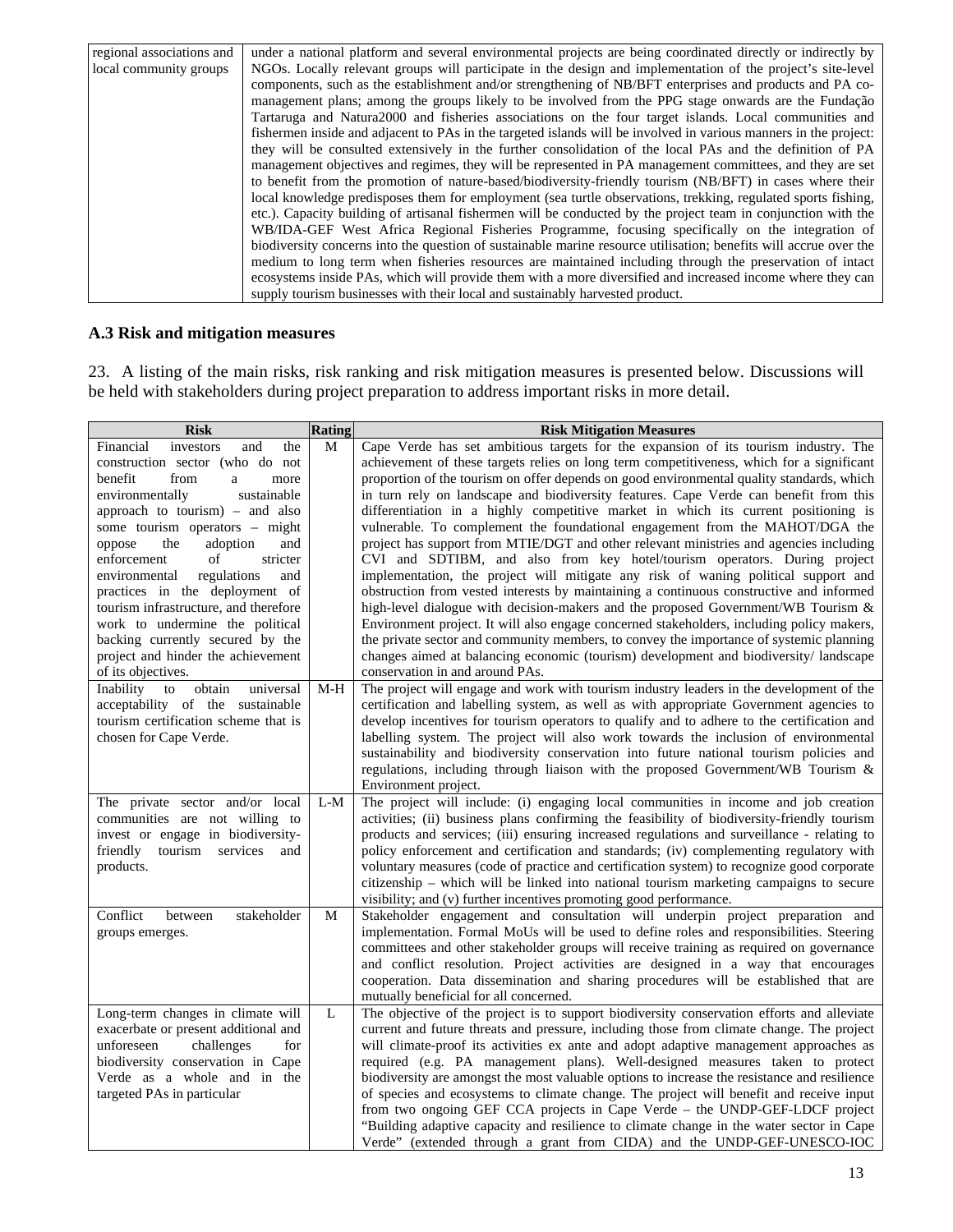| human dimensions in West Africa through integrated coastal area management". | regional project "Adaptation to Climate Change - responding to shoreline change and its |
|------------------------------------------------------------------------------|-----------------------------------------------------------------------------------------|
|------------------------------------------------------------------------------|-----------------------------------------------------------------------------------------|

## **A.4. Coordination**. Outline the coordination with other relevant GEF financed and other initiatives:

24. This proposed project will liaise/ coordinate with and use relevant lessons and experience from the following GEF and other funded projects:

| <b>Initiative and Objective</b>                                                                                                                                                                                                                                                                                                                                                                                                                                                                                                                                                                      | <b>Coordination with project</b>                                                                                                                                                                                                                                                                                                                                                                                                                                                                                                                                                                                                                                                                                                                                                                                                                                                                                                                                                                                                                                                                                                      |  |  |  |
|------------------------------------------------------------------------------------------------------------------------------------------------------------------------------------------------------------------------------------------------------------------------------------------------------------------------------------------------------------------------------------------------------------------------------------------------------------------------------------------------------------------------------------------------------------------------------------------------------|---------------------------------------------------------------------------------------------------------------------------------------------------------------------------------------------------------------------------------------------------------------------------------------------------------------------------------------------------------------------------------------------------------------------------------------------------------------------------------------------------------------------------------------------------------------------------------------------------------------------------------------------------------------------------------------------------------------------------------------------------------------------------------------------------------------------------------------------------------------------------------------------------------------------------------------------------------------------------------------------------------------------------------------------------------------------------------------------------------------------------------------|--|--|--|
| Cape Verde Government/ World Bank<br>Tourism & Environment project (under<br>development), to support reform of the<br>tourism policy framework and<br>the<br>development of a new tourism model to<br>maximise the economic benefits to the<br>country. Total anticipated budget between<br>US\$ 3 and 15 million.                                                                                                                                                                                                                                                                                  | The here-proposed project would work in conjunction with and cover the biodiversity<br>aspects that this emerging initiative, which looks at tourism and environment more<br>broadly, does not address. The Govt/WB initiative would thus act as an additional conduit<br>for facilitating enhanced mainstreaming of biodiversity and PA concerns and conservation<br>needs/priorities into high-level tourism strategies, policies, regulations and good practices.<br>In addition, the Govt/WB project's component 3 includes support to artisanal fisheries to<br>boost the supply of local products to the tourism industry and provide pro-poor benefits –<br>which would provide further useful synergies with the here-proposed project in relation to<br>enhanced fisheries planning and MPA management.                                                                                                                                                                                                                                                                                                                      |  |  |  |
| UNDP-GEF Project "Consolidation<br>of<br>Cape Verde Protected Areas System" 2010-<br>2014 to (i) strengthen the governance<br>framework for the expansion, consolidation<br>and sustainability of the National PA<br>system, (ii) enhance the management<br>effectiveness at selected terrestrial and<br>coastal/marine PAs, and (iii) strengthen the<br>sustainability of PAs through community<br>mobilization, sectoral engagement and local<br>capacity building for sustainable resource<br>management within PAs/MPAs<br>and<br>adjacent areas. The GEF project budget is<br>US\$ 3.1 million. | The here-proposed project can be expected to start after the closure of this previous<br>UNDP-GEF PA project, and will therefore build on its achievements and bring the PA<br>system consolidation to the next level. It will strengthen and expand its legacy, by<br>mainstreaming biodiversity and PA conservation needs into tourism development and<br>operations, and by emplacing PA management in several pending PAs including on<br>artisanal fisheries. The new project will ensure that the expected results and proposed<br>activities are in line with the newly created PA Autonomous Authority. The PA<br>management effectiveness tools developed under the ongoing project will be used in the<br>new project to support the operationalisation of additional key PA/MPAs. The here-<br>proposed project will also benefit from the presence of the island-wide management teams<br>already established on Sal and Boavista, which will be maintained by government.<br>Duplication will be avoided and lessons shared through management/ advisory committees<br>and UNDP CO communication and liaison mechanisms. |  |  |  |
| WB/IDA-GEF West Africa Regional<br>Fisheries<br>Programme<br>(WARFP),<br>strengthening management of targeted<br>fisheries.<br>reducing<br>illegal<br>fishing,<br>increasing the local value added to fish<br>products and training monitoring agents to<br>strengthen the enforcement. Project budget<br>for CV: US\$ 8 million.                                                                                                                                                                                                                                                                    | The here-proposed project will liaise closely with WAFRP to explore synergies,<br>particularly with regard to two pilot projects in Punta Preta/Maio and Costa Fragata/Sal<br>aiming for enhanced enforcement of fishery regulations through a community co-<br>management scheme, which is linked with a tentative community-based CMPA.                                                                                                                                                                                                                                                                                                                                                                                                                                                                                                                                                                                                                                                                                                                                                                                             |  |  |  |
| FAO-UNEP-GEF Protection of the Canary<br>Large<br>Marine<br>Current<br>Ecosystem<br>(CCLME) to reverse the degradation caused<br>by over-fishing, habitat modification and<br>changes in water quality by adoption of an<br>ecosystem-based management approach.<br>GEF project budget for CV: US\$ 8 million.                                                                                                                                                                                                                                                                                       | The here-proposed project will consult this regional International Waters project regarding<br>insights into the diversity and status of marine resources and biodiversity in Cape Verde,<br>about sustainable exploitation limits and appropriate institutional, policy and local-level<br>management responses that could be applied in Cape Verde.                                                                                                                                                                                                                                                                                                                                                                                                                                                                                                                                                                                                                                                                                                                                                                                 |  |  |  |

## **B. DESCRIPTION OF THE CONSISTENCY OF THE PROJECT WITH**:

#### **B.1 National strategies and plans or reports and assessments under relevant conventions, if applicable**:

25. The project is fully aligned with the **2nd National Environmental Action Plan (PANA-II, 2004-2014)**, which *inter alia* promotes the integration of biodiversity conservation, underscores the importance of effective PA management for strengthening the national PA system, and the importance of integrating conservation and sustainable use of natural resources into relevant sectoral and cross-sectoral plans, programs and policies. PANA-II also recognises the conservation of maritime and terrestrial natural resources as key priorities for the sustainable development of the country. It also is consistent with the **National Biodiversity Strategic Action Plan (NBSAP, 1999)**, which includes as priorities sustainable fisheries, in situ and ex situ conservation, and legal and institutional frameworks. It will support the implementation of key elements of the recent **National Protected Areas Strategy 2013-2022 (NPAS/ENAP),** which establishes the overall strategic vision, framework and outlook for the entire PA network in Cape Verde and the related planning, policy and regulatory mechanisms. Of particular relevance are NPAS/ENAP objectives 1.1) establish and strengthen the national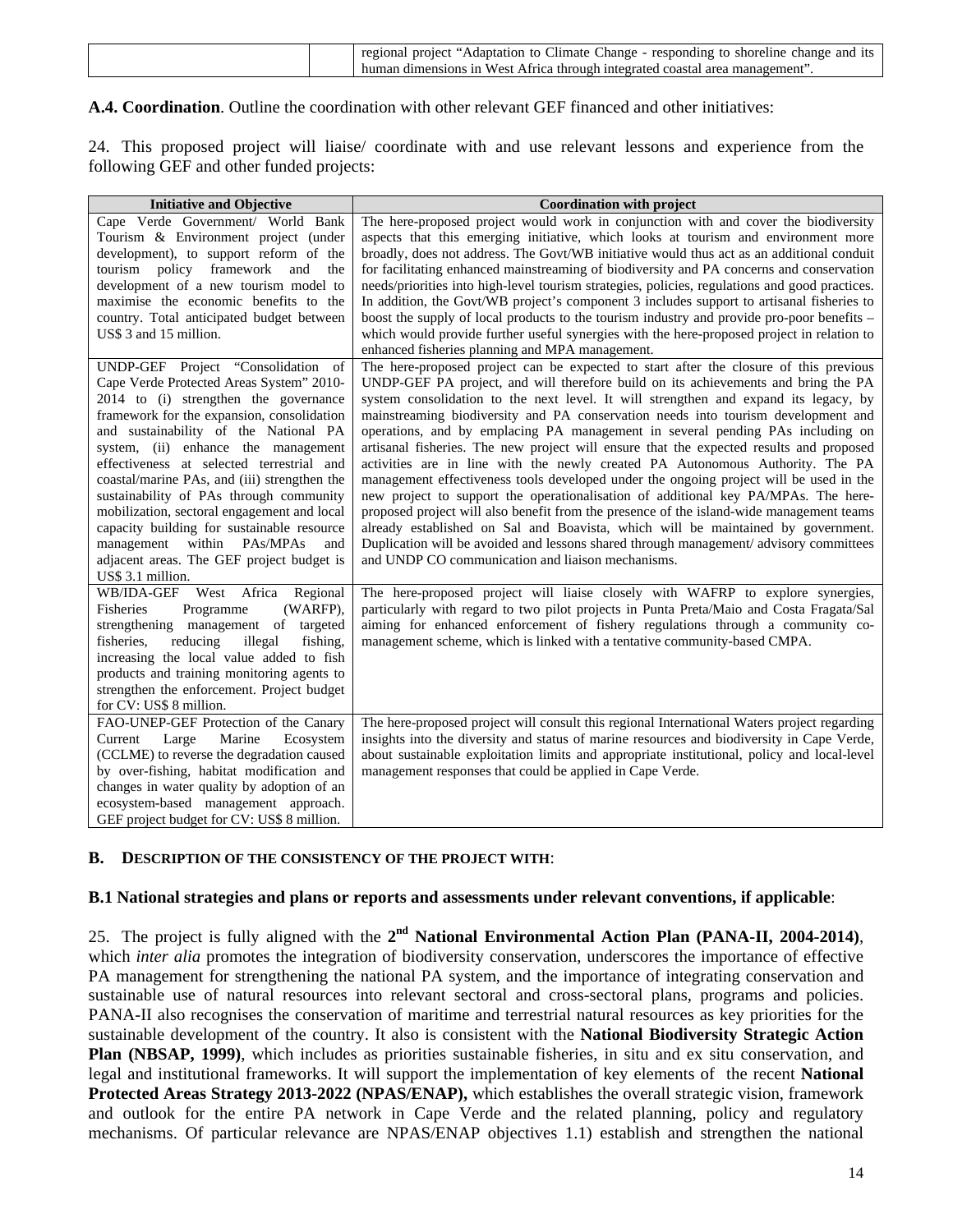network of PA, integrated in the global network of PAs; 1.2) integrate PAs in the wider terrestrial/marine context and in the relevant sectoral policies to maintain its structure and ecological functions and 2.2) improve and ensure the participation of local communities and stakeholders. Similarly it is aligned with the **National Action Plan for implementation of the CBD Programme of Work on Protected Areas (2011)**, which identified 11 priority actions including to: i) form multi-stakeholder advisory committee; ii) assess gaps in the PA network; iii) assess PA integration; v) assess the policy environment for establishing and managing PA; viii) assess PA sustainable finance needs; and xi) assess opportunities for marine protection.

26. At the sector level the project will contribute to key elements of the **National Strategic Plan for Tourism Development 2010-2013 (NSPTD)**, which defined the vision, strategies and programme of action for tourism development integrated through four fundamental principles including most notably: i) a sustainable tourism of high added value, with the participation of local communities in productive processes, and iv) a tourism that promotes Cape Verde in the international market as a diversified and high quality destination that does not compromise the sustainability of future generations. The NSPTD also established six main dimensions including v) on sustainability, aimed at promoting the sustainable development of the tourism industry and ensuring that environmental laws, environmental impact assessments, environmentally friendly technologies and construction, tourism operations and institutional coordination together create the enabling conditions – and enhance the NSPTD's programme on "more environment – more tourism". Additionally it is consistent with **National Fisheries Resources Management Plan 2004-2014 (NFRMP)**, which as part of the PANA-II *inter alia* defines fisheries management principles, making reference to sustainable exploitation, the precautionary principle and the protection of the marine environment.

## **B.2. GEF focal area and/or fund(s) strategies, eligibility criteria and priorities**:

27. In working towards its overall objectives, the project will contribute to Biodiversity Strategic Objective 2: "Mainstream biodiversity conservation and sustainable use into production landscapes, seascapes, and sectors", specifically Outcome 2.2: "Measures to conserve and sustainably use biodiversity incorporated in policy and regulatory frameworks". The project will catalyse the development and adoption of effective and coherent regulatory measures and the institutional frameworks needed to avoid, reduce, restore and offset the direct and indirect harmful impacts on biodiversity of physical tourism infrastructure development, through enhanced land use planning and licensing accompanied by improved compliance monitoring and enforcement mechanisms, and the roll out of a tourism-related biodiversity offsetting mechanism in Cape Verde. The project will also foster the establishment of best-practice nature-based/biodiversity-friendly tourism (NB/BFT) products and services benefiting local people, businesses and biodiversity at the same time. This will at the national level entail the development of new, or the selection of pre-existing, certification, verification and incentive mechanisms, and their adoption by key stakeholders in the targeted islands in particular.

28. The project through its second component furthermore advances Biodiversity Strategic Objective 1 "Improve sustainability of protected area systems", specifically Outcome 1.1: "Improved management effectiveness of existing and new protected areas". Building up on what has been already achieved through previous projects and the ongoing UNDP-GEF project in Cape Verde it will further advance the operationalisation of the national PA system on the main tourism islands and provide them with fundamental management tools and structures, including to address unsustainable fisheries. It will furthermore conduct an ecological gap analysis for marine biodiversity work towards the designation of the land and marine shelf areas of Maio and possibly Boavista and Sal as as UNESCO Man & Biosphere Reserve. In doing so, the project will explore tourism-related financing opportunities including visitor fees and PA reinvestment schemes by the tourism industry.

29. The project will contribute towards the achievement of a number of the CBD Aichi Targets: Targets 2 and 5, by ensuring that, in Cape Verde, economic development plans and tourism sectoral plans better integrate biodiversity concerns in their planning and implementation, such as by avoiding, reducing, restoring or offsetting their adverse impacts from physical tourism infrastructure development; Target 6 by locally introducing sustainability and biodiversity-friendly measures into artisanal fisheries practices, avoiding overfishing through the preparation of key recovery plans, and reducing adverse impacts on threatened species and vulnerable ecosystems; and Target 11 by individally delineating and gazetting a significant portion of